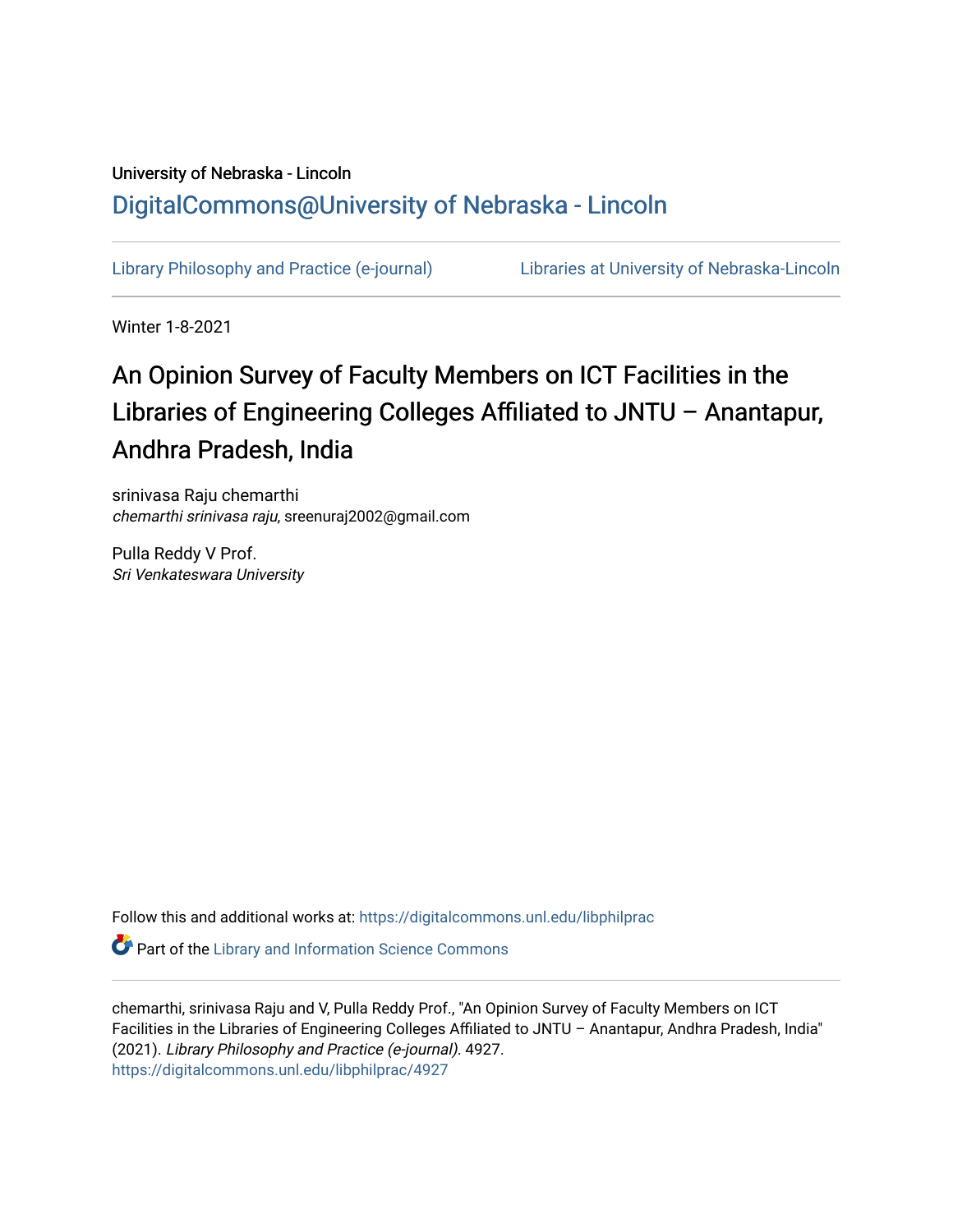# **An Opinion Survey of Faculty Members on ICT Facilities in the Libraries of Engineering Colleges Affiliated to JNTU – Anantapur, Andhra Pradesh, India**

**C. Srinivasa Raju** Librarian Sri Venkateswara College of Engineering Tirupati-517 507, Andhra Pradesh, India e-mail:sreenuraj2002@gmail.com

#### **Prof. V. Pulla Reddy (Retd)**

Dept. of Library and Information Science Sri Venkateswara University Tirupati-517 501, Andhra Pradesh, India e-mail:pullareddyv@gmail.com

*Abstract*

*The purpose of the study is to examine the opinions of faculty members on ICT facilities in the libraries of Engineering colleges affiliated to JNTU – Anantapur, Andhra Pradesh, India. Survey method of research is used in the study. Questionnaire tool is used. Data is collected from a simple random sample of 1130 faculty members out of 5272 faculty members belonging to 37 engineering colleges affiliated to JNTU – Anantapur*. *Analysis of data reveals that most of the faculty members (96.8%) replied that their libraries use computers. Most of them (95.2%) replied that Internet facility is available in their libraries. Most of them (94.9%) replied that they utilize the Internet facility from their libraries. Most of them (95.3%) use Internet for teaching purpose. Majority of the faculty members (73.1%) use Internet daily. All the faculty members (100%) replied that 'insufficient number of computer systems' is the reason for not utilizing the Internet facility of their libraries. Majority of the faculty members (69.6%) opined that the 'Department' is the most convenient place for Internet browsing. Majority of them (69.2%) replied that their libraries provide OPAC facility. Most of them (78%) replied that digital library is available in their libraries. Majority of the them (56.2%) replied that printing facility is not available in their digital library. Among the faculty members, who replied that printing facility is available in their libraries, most of them (76%) informed that the cost collected for printing is Rs.1/- per page. Most of them (84.2%) replied that the access to NPTEL courseware is provided in their libraries. Majority of them (67.8%) replied that access to MIT open courseware is not provided in their libraries. Finally, a number of recommendations have been made to improve the ICT facilities in the libraries of engineering colleges affiliated to JNTU-Anantapur.*

*Keywords: User Survey, ICT facilities, Engineering faculty members, Engineering colleges, JNTU Affiliated colleges.*

#### **1.Introduction**

Information and Communication Technology (ICT) is defined as a diverse set of technological tools and resources used to communicate, and to create, disseminate, store and manage information. The  $21<sup>st</sup>$  century is ICT age. In this age, ICT has greatly affected the human life in various spheres. It has changed the life style as well as working environment of the people. It is widely being used in every industry, banking, government and educational sectors. Its application has profoundly influenced the performance of these sectors. ICT has altered the ways in which the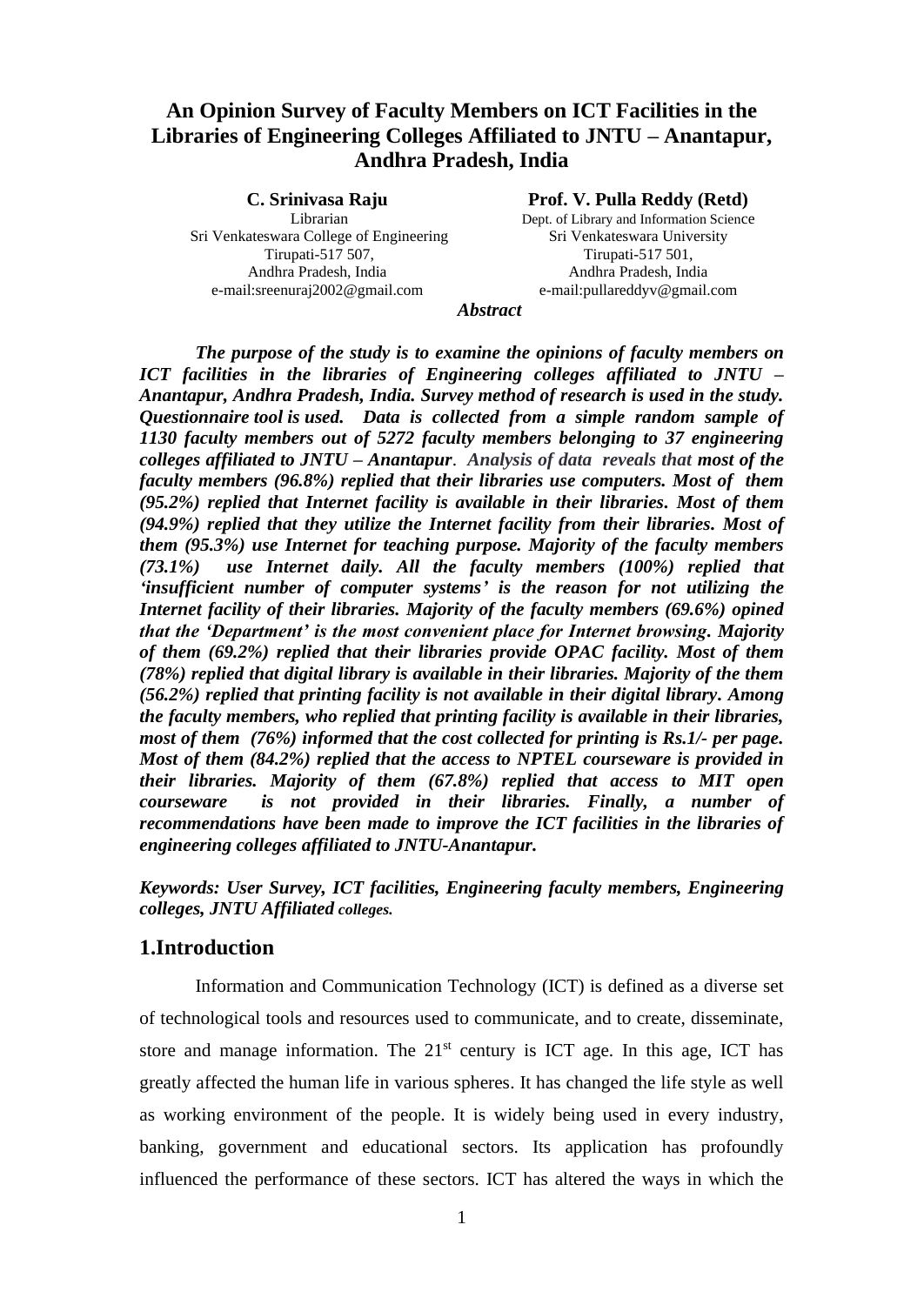academic activities – teaching, learning, research and extension activities are carried out at higher education level.

Engineering college library as a subsystem of Technical education, should act as a trend-setter in adopting ICT for its activities. ICT offers ample opportunities for libraries to automate the various operations, implement efficient and effective library cooperation and resource sharing networks, develop institutional repositories, provide value-added information services and initiate capacity building programmes for library staff and library users. Adoption of ICT also enables libraries to reduce costs, enhance operational efficiency, and most importantly to improve service quality. ICT has helped to overcome the barriers of time and space and reduced the time-lag between the generation of information and its consumption by the end user. It enables the libraries to reduce their manual work and to provide their services faster. Right information to the right users at right time can be provided by using ICT.

Engineering college libraries should satisfy the information requirements of their users to enable them to carry out their endeavours in engineering by providing adequate ICT facilities. These libraries in Andhra Pradesh are spending a substantial amount in the provision of these facilities to their users. Due to unawareness and lack of skills, the users of engineering college libraries are not utilizing the ICT facilities to the maximum extent. Hence, there is need to conduct surveys on the users of these libraries to know to what extent ICT facilities are being used by them so that the suggestions can be made to maximize the use of these facilities and to improve the ICT based information services. In this context, the present survey entitled 'An Opinion Survey of Faculty Members on ICT Facilities in the Libraries of Engineering Colleges Affiliated to JNTU – Anantapur, Andhra Pradesh, India, has been undertaken.

# **2. Review of Literature**

Significant studies that were carried out on the topic of research were reviewed.

Arokyamary and Ramasesh [1] assessed the availability of IT Infrastructure among 133 Visveswaraiah Technological University engineering college libraries. Arundathi and Chandrasekhara [2] assessed Information and Communication Technology (ICT) literacy among professional college librarians in Southern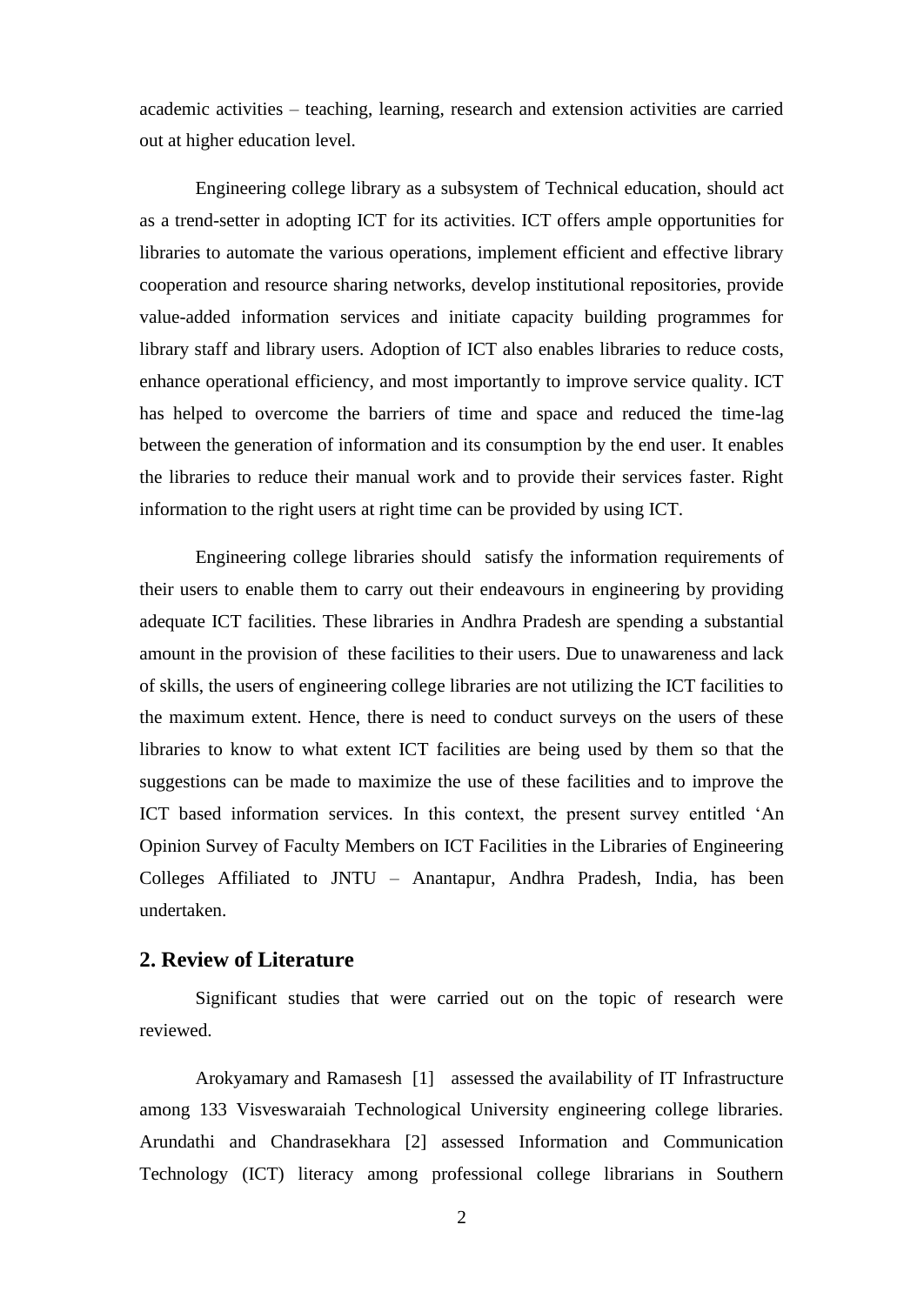Karnataka. Das [3] made a study on engineering college libraries in Bhubaneshwar, Odisha,

Kattimani and Ramesh Naik [4] made a study on the evaluation of managerial and ICT skills' competencies of the library professionals working in the Engineering College Libraries in Karnataka State. Kumar [5] conducted a survey on the librarians of engineering colleges in Andhra Pradesh, to observe their awareness on web 2.0 tools like blogs, Wikipedia, social networks and photo sharing. Lakshmipathi and Ponnudurai [6] made a study on use of ICT resources and services by the faculty members of Sri Vidyanekethan Engineering College, Chittoor District, Andhra Pradesh.

Mahendra and Mahapatra [7] conducted a study to assess the impact of initiatives of digital libraries in the engineering colleges in order to give better library facilities. Mulla and Chandrashekara [8] made a study on the use of integrated library software (ILS) in 50 engineering college libraries of Bangalore region. Prasanna Kumar, Das and Ramesh [9] made a study on the assessment and application of Information and Communication Technology (ICT) and its problems in the Private Engineering and Management Colleges of Orissa.

Ravi kumar and Mahesh [10] conducted a study on user experience of library services of ACS College of Engineering, Bangalore (ACSCE). Rajeshwari and Ramesh Naik [11] studied ICT impact on College Libraries and Librarians of Bagalkot District, Karnataka. Raghunadha Reddy and Pulla Reddy [12] conducted a study on the use and availability of Information Communication Technology (ICT) facilities in engineering college libraries in S.V.University area.

Sivakumaraswamy and Narendra [13] studied the digital information services and resources at the BGS Institute of Technology (BGSIT), Karnataka. Stephen and Thanuskodi [14] conducted a study on the use of ICT by research scholars of Alagappa University, Karaikudi, Tamilnadu. Vasishta [15] conducted a study to find out the status of library automation and networked services at six technological deemed university libraries in North India.

Verzosa [16] made an assessment of De La Salle University Library's computerization planning process. Venkataramana [17] presented the results of a research study conducted on the impact of using IT on library housekeeping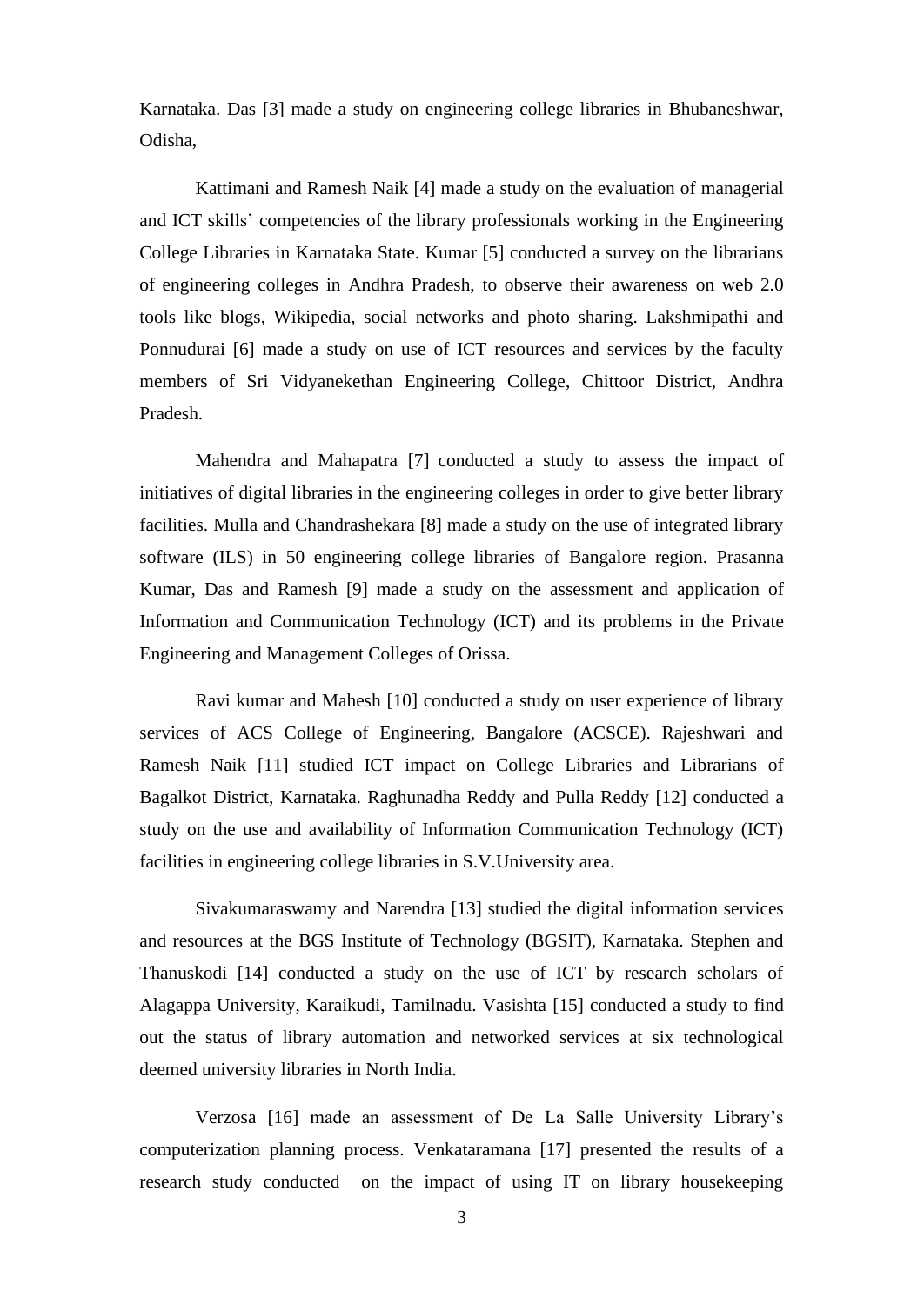operations and information services, in eight central university libraries in India**.** The study of Vijay kumar [18] reveals that majority of the faculty members use Internet for communication (86.9%), subject information (71.3%) and research (52.5%). Yadagiri [19] described the application of information technology (IT) in creation of database, housekeeping services such as circulation desk, OPAC etc., and introduction of latest IT infrastructure viz., Bar coding Technology, Digital Graphic Printer, Multimedia systems, CD-ROMs, Audio-Visual media, etc., in the Regional Engineering College Library, Warangal.

It is evident from the above review of literature that no study has been undertaken on the ICT facilities in the libraries of engineering colleges affiliated to JNTU-Anantapur. Hence, the present study has been undertaken.

#### **3. Objectives of the Study**

The following are the objectives of the study.

- 1. To examine the use of computers in the libraries of engineering colleges for their house keeping operations;
- 2. To examine the provision and utilization of Internet facility by the faculty members;
- 3. To examine the purpose, frequency and place of using Internet by the faculty members of engineering colleges;
- 4. To examine the provision of OPAC facility;
- 5. To find out the provision of a separate digital library in their engineering colleges.;
- 6. To know the provision of printing facility in their digital libraries;
- 7. To assess the provision of access to various coursewares in their libraries; and
- 8. To examine the differences, if any, among the various categories of faculty members of engineering colleges in their opinions on ICT facilities.

#### **4. Methodology**

Survey method of research has been adopted in the present study.

# **4.1 Selection of sample**

The population of the study consists of faculty members of Engineering Colleges affiliated to Jawaharlal Nehru Technological University–Anantapur, Andhra Pradesh, India. There are 119 Engineering Colleges affiliated to JNTU- Anantapur as on 1-3-2015. These colleges are located in the districts of Anantapur, YSR (Kadapa),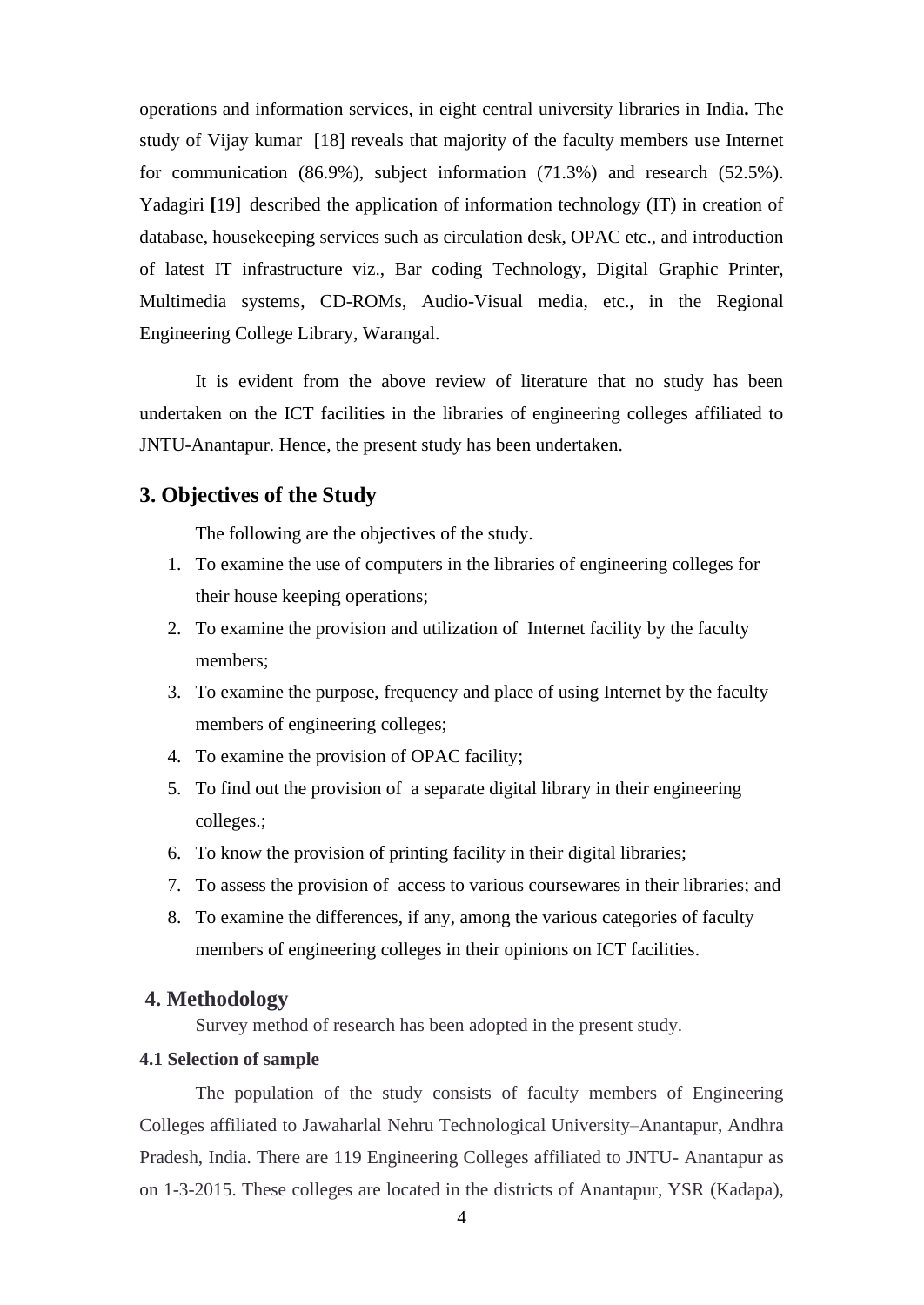Kurnool, Chittoor and Nellore. The investigator selected 37 engineering colleges out of 119 by simple random sampling. There are 5274 faculty members working in these 37 Engineering Colleges. As the population is large in terms of cost, time and labour involved, the investigator selected a sample of 1130 faculty members out of 5274 (21% of the population) using simple random sampling.

#### **4.2 Data collection**

Among the various methods of collecting primary data, questionnaire tool is used for collecting the required data for the present study. The questionnaire consists of questions on use of computers, Internet facility, utilization of Internet facility, purpose and frequency of Internet use, reasons for not utilizing Internet facility, convenient place for the use of Internet, OPAC facility, digital library, printing facility and coursewares. Copies of the questionnaire were distributed personally to the faculty members of these engineering colleges and the filled-in copies were collected from them. The investigator clarified the doubts raised by the faculty members at the time of filling up the questionnaire. The required data was collected from the faculty members.

#### **4.3 Definition of terms used**

The terms used in the present study have been operationally defined.

#### **4.3.1 Faculty members**

The faculty member is an educator who works at a college or university. In the present study, Assistant Professors, Associate Professors and Professors working in engineering colleges affiliated to JNTU – Anantapur are considered as faculty members.

#### **4.3.2 Age**

The faculty members are divided into three categories on the basis of their age. The faculty members whose age falls in the range of 22 to 30 years are termed as 'low age group' faculty members. 'Middle age group' faculty members are those whose age falls in the range of 31 to 40 years. The faculty members whose age is more than 40 years are termed as 'high age group' faculty members.

#### **4.3.3 Gender**

The faculty members are divided into men and women faculty members.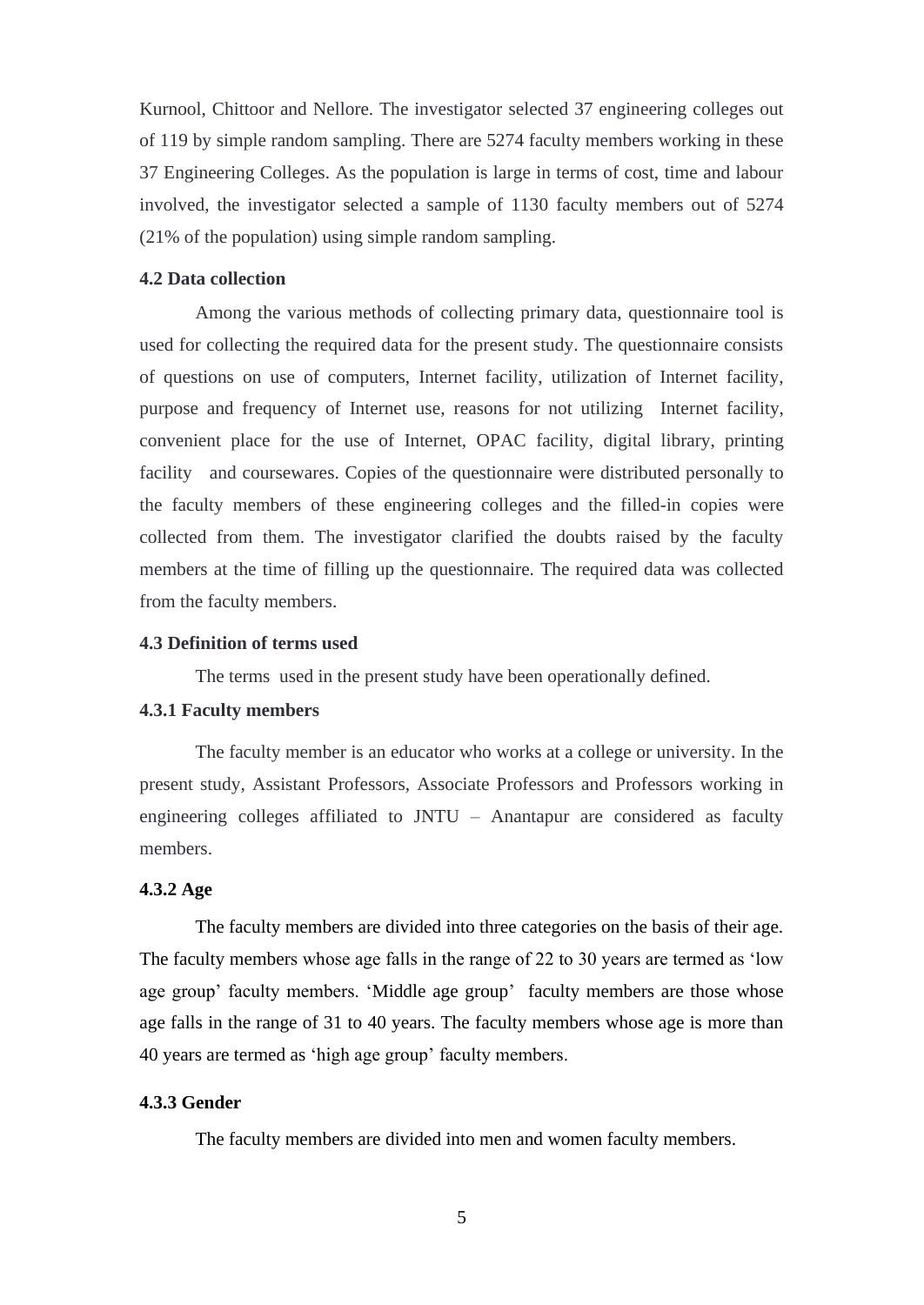#### **4.3.4 Qualification**

The faculty members are divided into three categories on the basis of their qualifications. The faculty members who possess only B.Tech. degrees are treated as B.Tech faculty members. The faculty members who possess M.Tech degree are treated as M.Tech faculty members and Ph.D faculty members are those who possess Ph.D. degree.

#### **4.3.5 Designation**

The faculty members are divided into two groups on the basis of their designations. The faculty members who are designated as Assistant Professors are considered as junior faculty members. The faculty members who are designated as Associate Professors and Professors are considered as senior faculty members.

#### **4.3.6 JNTU-Anantapur**

JNTU stands for Jawaharlal Nehru Technological University, Anantapur. The engineering colleges located in the districts of Y.S.R. (Kadapa), Kurnool, Anantapur, Chittoor and Sri Potti Sriramulu Nellore are affiliated to this University.

#### **4.3.7 Professional involvement**

.

Professional involvement is defined as the involvement of an individual in various professional development activities namely participation in workshops, seminars/conferences, refresher courses and training programmes, the contribution of research papers in national and international journals, publication of books, possessing a doctoral degree and holding of membership in professional associations. In order to measure the intensity of professional involvement of an individual, the scores have been allotted for various professional development activities. A score of 15 has been allotted to the Papers published in International journals (for each paper); a score of 10 for the Papers published in national journals (for each paper); a score of 25 for the Papers published in seminars/conference proceedings (for each paper); a score 10 for the chapters published in books (for each paper or chapter); a score of 25 for the Subject books written /edited (for each book); a score of 10 for the holding of Ph.D Degree; a score of 5 for the participation in seminars/conferences/workshops/symposia/refresher courses/ training programmes (for each); and a score of 2 for the membership in Professional Associations (for each)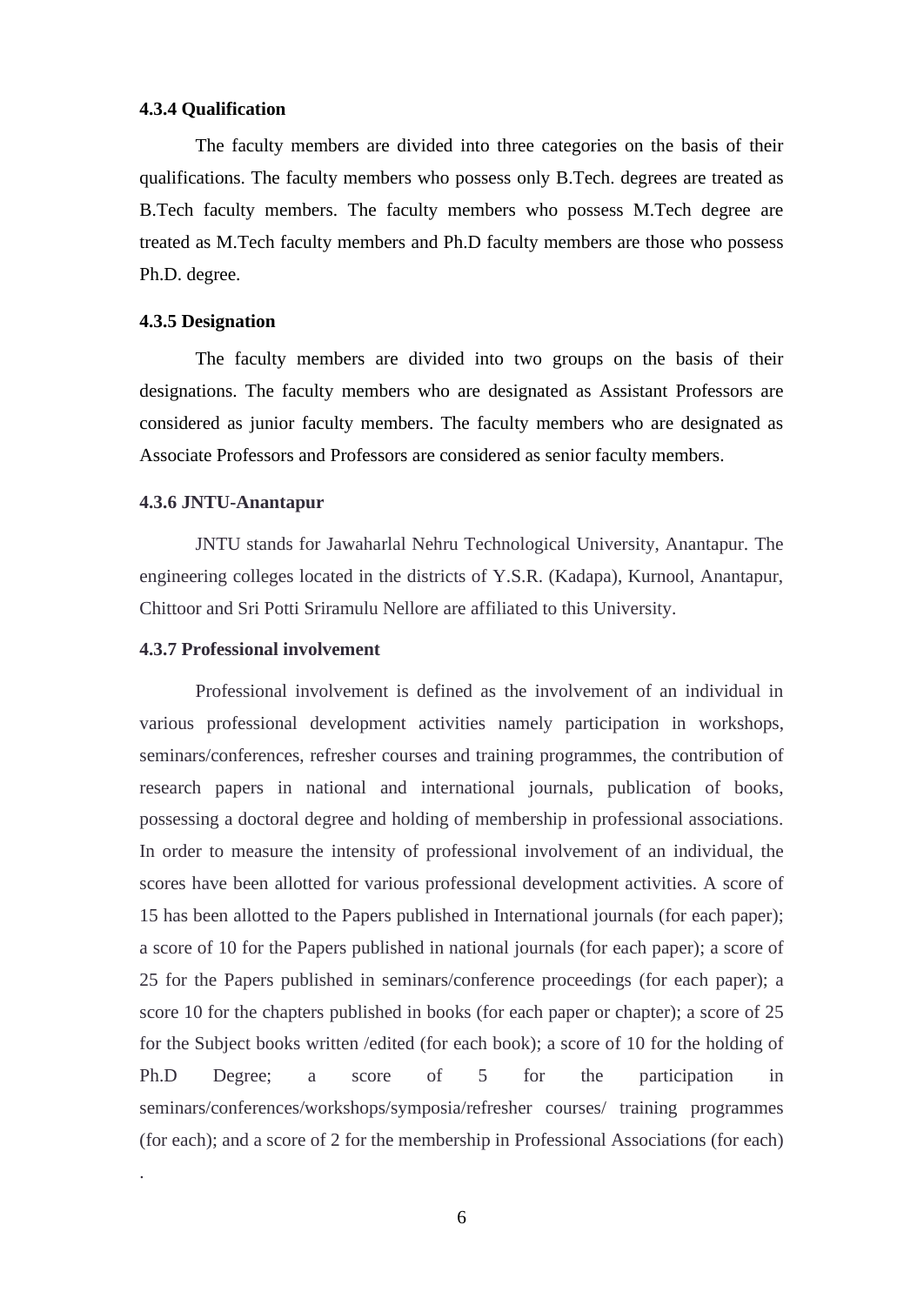The total score for each faculty member has been calculated for all his/her professional development activities. The score has been termed as professional involvement score. Faculty members are divided into two groups on the basis of their professional involvement score. The faculty members who obtained the score in the range of 1 - 30 are known as 'Low Professional Involvement Group' faculty members and those faculty members who obtained the score in the range of 31–760 are known as 'High Professional Involvement Group' faculty members.

#### **5. Analysis and Interpretation of Data**

The collected data is analyzed and interpreted in the following paragraphs.

#### **5.1 Use of Computers**

Now-a-days everywhere computers are being used. In libraries also, computers are used for automating their housekeeping operations. Automation in libraries saves time, money and labour and enhances the efficiency of libraries. Hence, a question has been posed to the faculty members to know whether their libraries use computers. The responses made by them are shown in Table 1.

It is evident from Table 1 that most of the faculty members (96.8%) replied that their libraries use computers and the remaining of them (3.2%) replied negatively. The table also shows that there is no significant difference between junior and senior faculty members of engineering colleges in their replies with regard to the use of computers by their libraries. It is evident from Chi square value which is not significant at 0.05 level with 1 degree of freedom.

Table 1 also shows that there is no significant difference between men and women faculty members with regard to the use of computers by their libraries. Chi square value is not significant at 0.05 level with 1 degree of freedom. There is also no significant difference between faculty members who obtained low professional involvement score and those who obtained high professional involvement score in this regard. It is tested by Chi square value which is not significant at 0.05 level with 1 degree of freedom.

Table 1 also shows that there is no significant difference among the various age groups of faculty members with regard to the use of computers by their libraries. It is tested by Chi square value which is not significant at 0.05 level with 2 degrees of freedom. There is no significant difference between low age group and middle age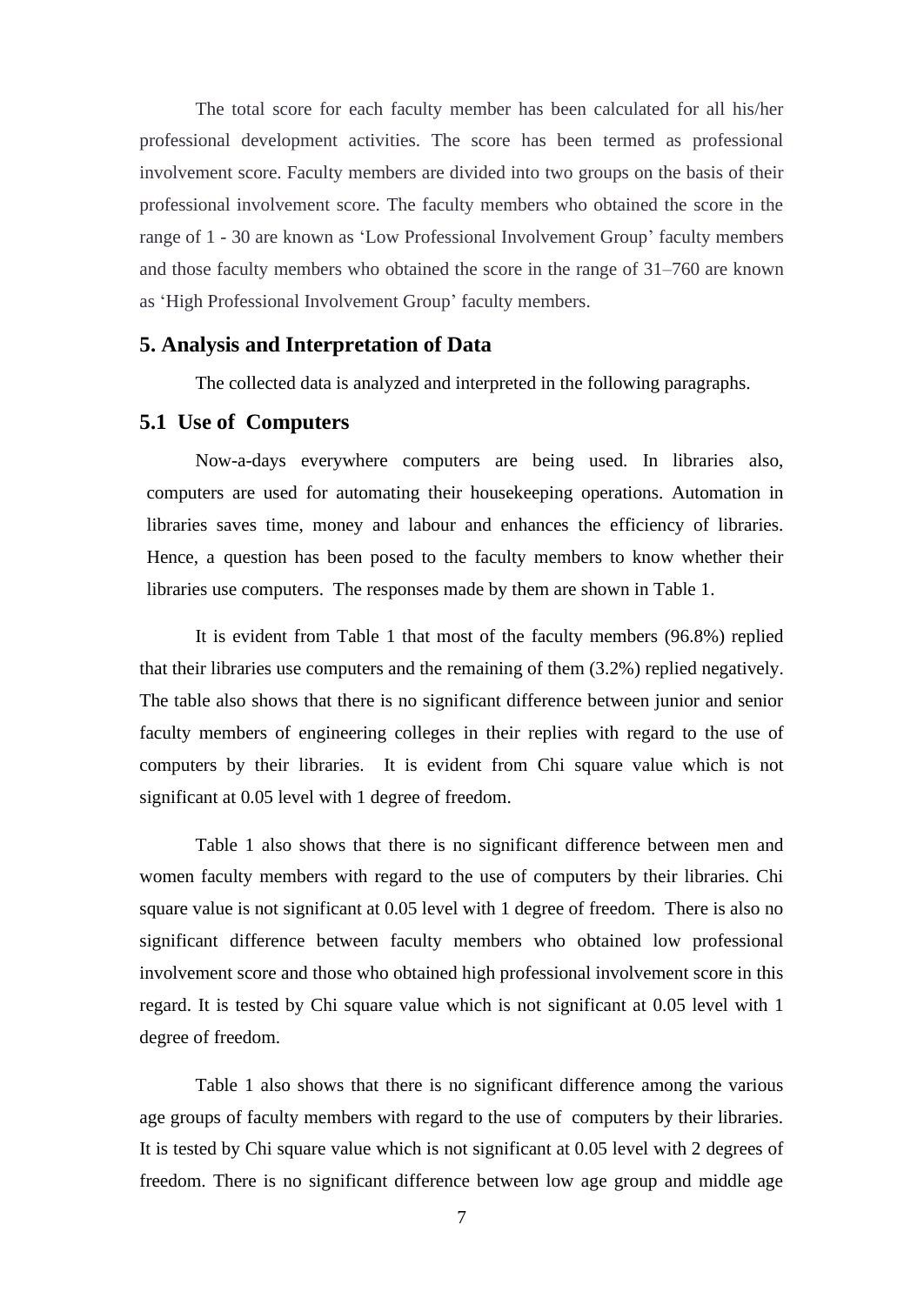group faculty members in this regard. There are no significant differences between middle age and high age group faculty members on the one hand, and low age and high age group faculty members on the other hand in this regard. Chi square values are not significant at 0.05 level with 1 degree of freedom. It can be concluded that there is no significant association between the age of faculty members and their replies with regard to the use of computers by their libraries.

On the whole, there is no significant difference among the faculty members with various educational levels with regard to the use of computers by their libraries. It is evidenced by Chi square value which is not significant at 0.05 level with 2 degrees of freedom. There are no significant differences between B.Tech and M.Tech faculty members on the one hand and M.Tech and Ph.D faculty members on the other hand in this regard.

It is evidenced by Chi square values which are not significant at 0.05 level with 1 degree of freedom. There is a significant difference between B.Tech and Ph.D faculty members in this regard. The Chi square value is significant at 0.05 level with 1 degree of freedom. More number of B.Tech faculty members replied that their libraries are using computers compared to Ph.D faculty members. On the whole, it can be concluded that there is no significant association between the educational level of faculty members and their replies with regard to the use of computers by their libraries.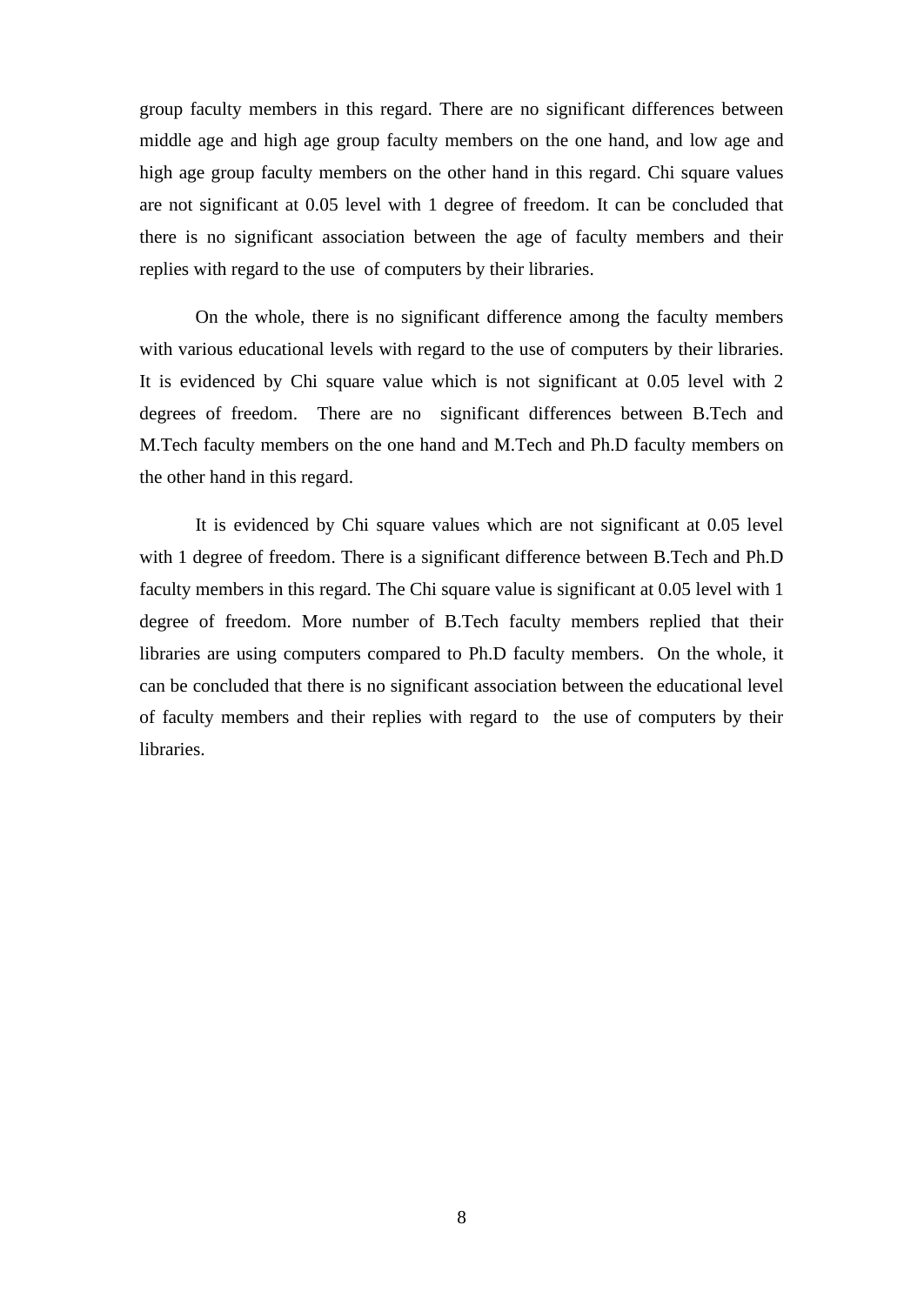|                |                  | Age group                  |              |               | <b>Gender</b> | <b>Qualifications</b> |               | <b>Designation</b>      |               | <b>Professional</b><br><b>Involvement Group</b> |               |               |                |
|----------------|------------------|----------------------------|--------------|---------------|---------------|-----------------------|---------------|-------------------------|---------------|-------------------------------------------------|---------------|---------------|----------------|
| <b>Reply</b>   | $22 - 30$<br>Low | $31 - 40$<br><b>Middle</b> | >40<br>High  | Men           | Women         | <b>B.</b> Tech        | M. Tech       | Ph.D                    | <b>Junior</b> | <b>Senior</b>                                   | Low           | <b>High</b>   | <b>Total</b>   |
| Yes            | 595<br>(97.1)    | 413<br>(96.5)              | 86<br>(96.6) | 769<br>(96.7) | 325<br>(97.0) | 100<br>(100.0)        | 869<br>(96.8) | 125<br>(94.7)           | 849<br>(96.8) | 245<br>(96.8)                                   | 649<br>(97.6) | 445<br>(95.7) | 1094<br>(96.8) |
| N <sub>o</sub> | 18<br>(02.9)     | 15<br>(03.5)               | 3<br>(03.4)  | 26<br>(03.3)  | 10<br>(03.0)  | $\theta$<br>(0)       | 29<br>(03.2)  | $\mathcal{L}$<br>(05.3) | 28<br>(03.2)  | 8<br>(03.2)                                     | 16<br>(02.4)  | 20<br>(04.3)  | 36<br>(03.2)   |
| <b>Total</b>   | 613              | 428                        | 89           | 795           | 335           | 100                   | 898           | 132                     | 877           | 253                                             | 665           | 465           | 1130           |

**Table 1: Distribution of faculty members according to their responses with regard to the use of computers in their libraries.**

Note: Figures in parentheses denote percentages.

|                  | <b>Variables</b>         | <b>Chi Square</b> | df | р            | <b>Table</b> | <b>Observation</b> |
|------------------|--------------------------|-------------------|----|--------------|--------------|--------------------|
| <b>Dependent</b> | Independent              | $(X^2)$ Value     |    | <b>Value</b> | <b>Value</b> | at 0.05 level      |
|                  | Age                      | 0.275             | 2  | 0.872        | 5.991        | Not Significant    |
|                  | $Low - Middle$           | 0.265             |    | 0.607        | 3.841        | Not Significant    |
|                  | $Low-High$               | 0.051             |    | 0.822        | 3.841        | Not Significant    |
|                  | $Middle-High$            | 0.004             |    | 0.950        | 3.841        | Not Significant    |
|                  | Gender                   | 0.062             |    | 0.803        | 3.841        | Not Significant    |
| Use of           | Qualifications           | 5.215             | 2  | 0.074        | 5.991        | Not Significant    |
| computers        | $B. Tech - M. Tech$      | 3.326             |    | 0.068        | 3.841        | Not Significant    |
|                  | $B. Tech - Ph.D.$        | 5.468             |    | 0.019        | 3.841        | <b>Significant</b> |
|                  | $M.$ Tech $-Ph.D.$       | 1.467             |    | 0.226        | 3.841        | Not Significant    |
|                  | Designation              | 0.001             |    | 0.980        | 3.841        | Not Significant    |
|                  | Professional involvement | 3.186             |    | 0.074        | 3.841        | Not Significant    |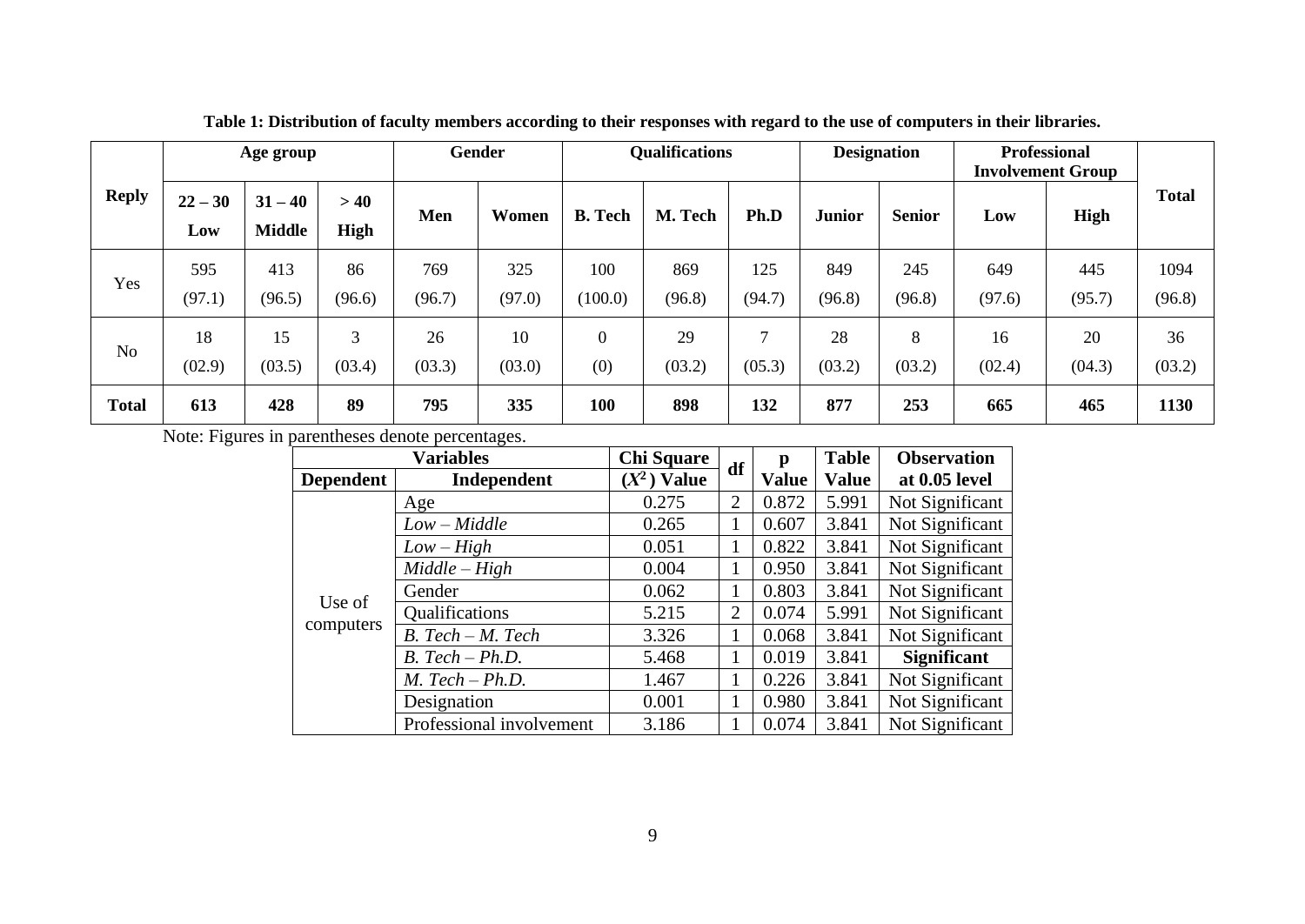# **5.2 Internet facility**

A group of computers connected together for sharing the resources is called a network. Internet is a network of networks. One can get a considerable amount of information freely on any subject from websites, databases, e-books, e-journals, etc., through Internet. Engineering college libraries should provide Internet connectivity so that the users can utilize the services of Internet for getting the required information. A question has been posed to the faculty members to know the availability of Internet facility in their libraries. The responses made by them are shown in Table 2.

Table 2 shows, most of the faculty members (95.2%) replied that Internet facility is available in their libraries and the remaining of them (4.8%) replied negatively in this regard. The table also shows that there is no significant difference between junior and senior faculty members of engineering colleges in their replies with regard to the availability of Internet facility in their libraries. It is evident from the Chi square value which is not significant at 0.05 level with 1 degree of freedom.

Table 2 also shows that there is no significant difference between men and women faculty members in their replies with regard to the availability of Internet facility in the libraries. Chi square value is not significant at 0.05 level with 1 degree of freedom. There is also no significant difference between the faculty members who obtained low professional involvement score and those who obtained high professional involvement score in this regard. It is tested by Chi square value which is not significant at 0.05 level with 1 degree of freedom.

Table 2 also shows that there are no significant differences between low age group and middle age group faculty members on the one hand, and middle age and high age group faculty members on the other hand in this regard. There is also no significant difference between low age and high age group faculty members in this regard. Chi square values are not significant at 0.05 level with 1 degree of freedom. It can be concluded that on the whole there is no significant association between the age of faculty members and their replies with regard to the availability of Internet facility in their libraries as tested by Chi square value which is not significant at 0.05 level with 2 degrees of freedom.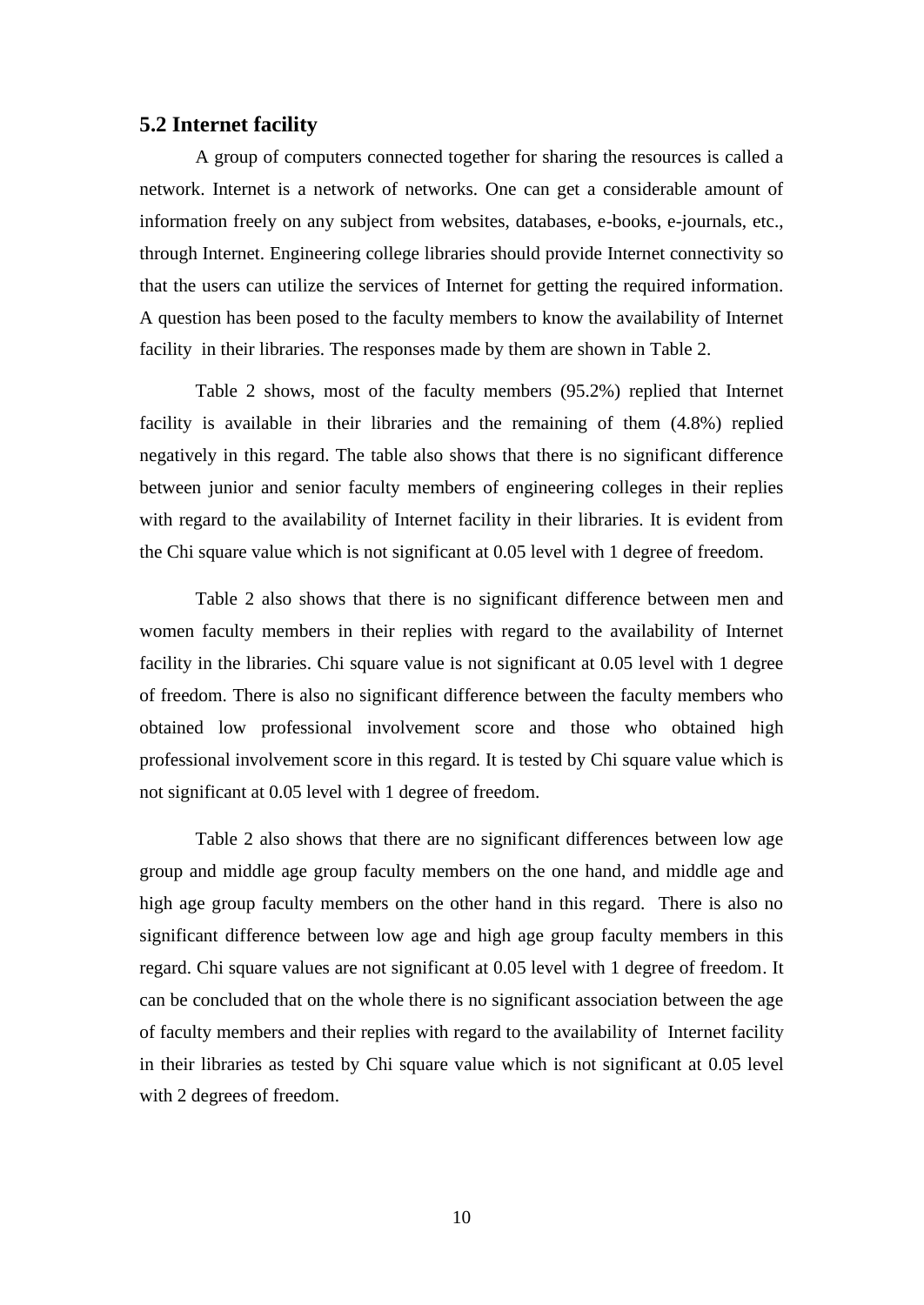|                |                  | Age group                  |              |               | Gender        |                | <b>Qualifications</b> |                       | <b>Designation</b> |               | <b>Professional</b><br><b>Involvement Group</b> |               |                |
|----------------|------------------|----------------------------|--------------|---------------|---------------|----------------|-----------------------|-----------------------|--------------------|---------------|-------------------------------------------------|---------------|----------------|
| <b>Reply</b>   | $22 - 30$<br>Low | $31 - 40$<br><b>Middle</b> | >40<br>High  | Men           | Women         | <b>B.</b> Tech | M. Tech               | Ph.D                  | <b>Junior</b>      | <b>Senior</b> | Low                                             | High          | <b>Total</b>   |
| Yes            | 586<br>(95.6)    | 407<br>(95.1)              | 83<br>(93.3) | 759<br>(95.5) | 317<br>(94.6) | 99<br>(99.0)   | 854<br>(95.1)         | 123<br>(93.2)         | 838<br>(95.6)      | 238<br>(94.1) | 638<br>(95.1)                                   | 438<br>(94.2) | 1076<br>(95.2) |
| N <sub>o</sub> | 27<br>(04.4)     | 21<br>(04.9)               | 6<br>(06.7)  | 36<br>(45.3)  | 18<br>(05.4)  | (01.0)         | 44<br>(04.9)          | $\mathbf Q$<br>(06.8) | 39<br>(04.4)       | 15<br>(05.9)  | 27<br>(04.1)                                    | 27<br>(05.8)  | 54<br>(04.8)   |
| <b>Total</b>   | 613              | 428                        | 89           | 795           | 335           | 100            | 898                   | 132                   | 877                | 253           | 665                                             | 465           | 1130           |

**Table 2: Distribution of faculty members according to their responses with regard to Internet facility in their libraries**

Note: Figures in parentheses denote percentages.

|                  | <b>Variables</b>         | <b>Chi Square</b> | df             | p            | <b>Table</b> | <b>Observation</b> |
|------------------|--------------------------|-------------------|----------------|--------------|--------------|--------------------|
| <b>Dependent</b> | Independent              | $(X^2)$ Value     |                | <b>Value</b> | <b>Value</b> | at 0.05 level      |
|                  | Age                      | 0.958             | $\overline{2}$ | 0.620        | 5.991        | Not Significant    |
|                  | $Low - Middle$           | 0.144             |                | 0.704        | 3.841        | Not Significant    |
|                  | $Low-High$               | 0.947             |                | 0.330        | 3.841        | Not Significant    |
|                  | $Middle-High$            | 0.501             |                | 0.479        | 3.841        | Not Significant    |
|                  | Gender                   | 0.370             |                | 0.543        | 3.841        | Not Significant    |
| Internet         | Qualifications           | 4.373             | $\overline{2}$ | 0.112        | 5.991        | Not Significant    |
| facility         | B. Tech - M. Tech        | 3.178             |                | 0.075        | 3.841        | Not Significant    |
|                  | $B. Tech - Ph.D.$        | 4.670             | 1              | 0.031        | 3.841        | <b>Significant</b> |
|                  | $M.$ Tech $- Ph.D.$      | 0.868             |                | 0.352        | 3.841        | Not Significant    |
|                  | Designation              | 0.948             |                | 0.330        | 3.841        | Not Significant    |
|                  | Professional involvement | 1.834             |                | 0.176        | 3.841        | Not Significant    |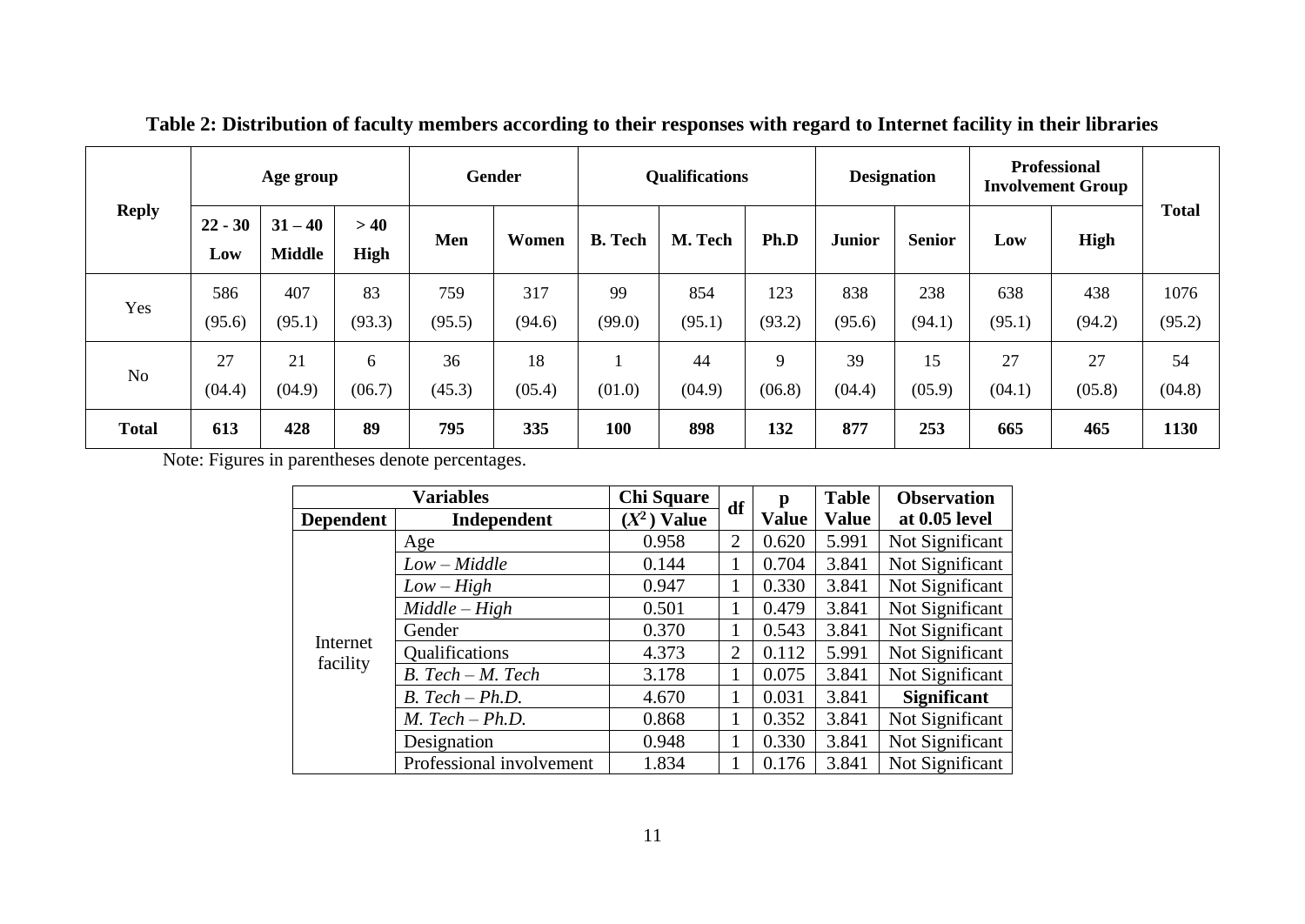On the whole, there is no significant difference among the faculty members with various educational levels in their replies with regard to the availability of Internet facility in their libraries. It is evidenced by Chi square value which is not significant at 0.05 level with 2 degrees of freedom. There is no significant difference between B.Tech and M.Tech faculty members on the one hand, and M.Tech and Ph.D faculty members on the other hand in this regard. It is tested by Chi square values which are not significant at 0.05 level with 1 degree of freedom. However, there is a significant difference between B.Tech and Ph.D faculty members in this regard. The chi square value is significant at 0.05 level with 1 degree of freedom. That means more number of B.Tech faculty members replied that Internet facility is available in their libraries compared to Ph.D faculty members.

#### **5.3 Utilization of Internet facility**

The faculty members, who replied that Internet facility is available in their library, were again questioned about the utilization of Internet facility for their academic work in the library. The responses made by them are shown in Table 3.

It is evident from Table 3, most of the faculty members (94.9%) replied that they utilize the Internet facility from their libraries and the remaining 5.1% of them replied negatively in this regard. The table also shows that there is no significant difference between junior and senior faculty members of engineering colleges with regard to utilizing the Internet facility from their libraries. It is evident from the Chi square value which is not significant at 0.05 level with 1 degree of freedom.

Table 3 also shows that there is no significant difference between men and women faculty members with regard to utilizing the Internet facility from their library. Chi square value is significant at 0.05 level with 1 degree of freedom. There is also no significant difference between faculty members who obtained low professional involvement score and those who obtained high professional involvement score. It is tested by Chi square value which is not significant at 0.05 level with 1 degree of freedom.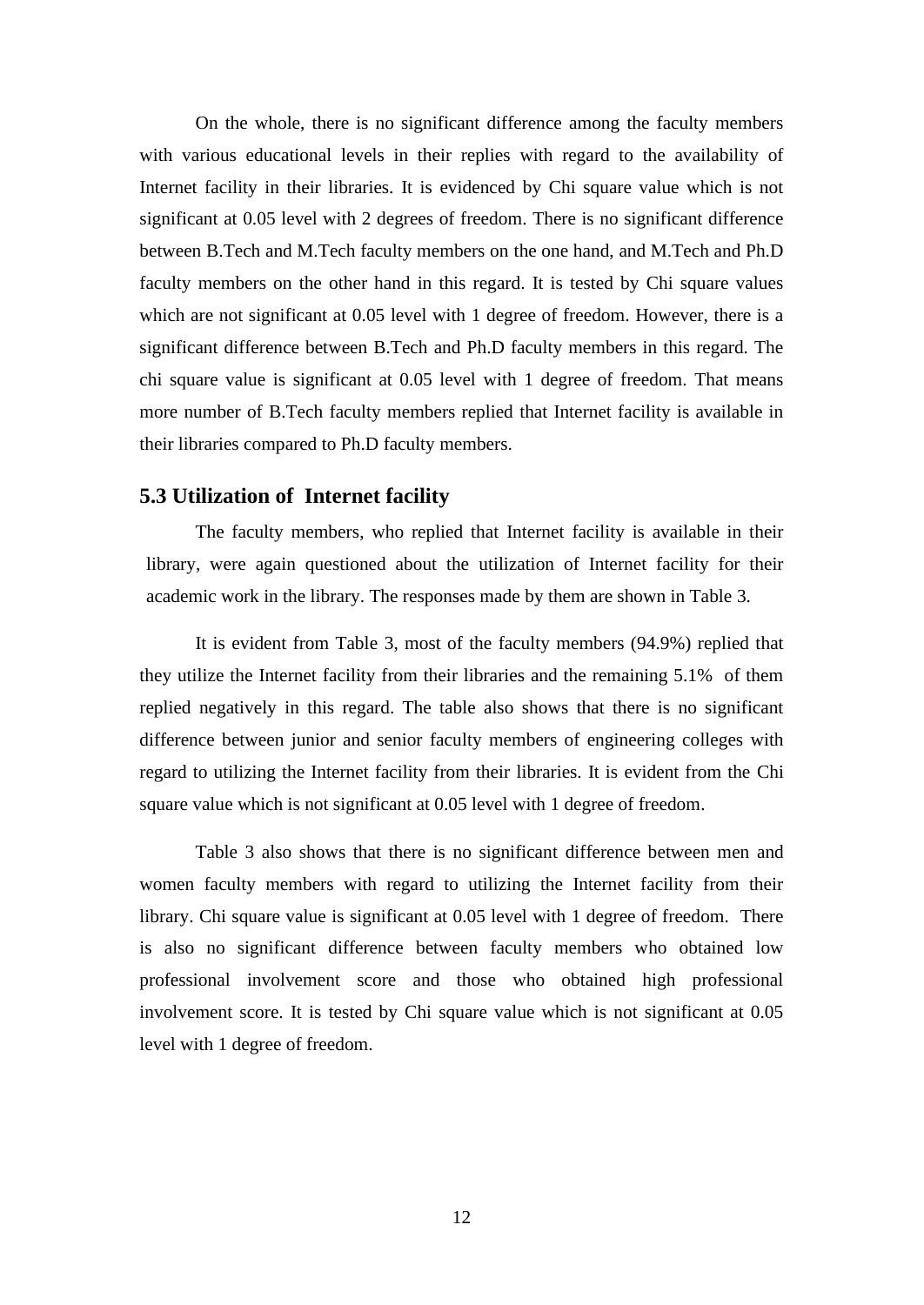|                |                  | Age group                  |              |               | <b>Gender</b> |                | <b>Qualifications</b> |               | <b>Designation</b> |               |               | <b>Professional</b><br><b>Involvement Group</b> |                |
|----------------|------------------|----------------------------|--------------|---------------|---------------|----------------|-----------------------|---------------|--------------------|---------------|---------------|-------------------------------------------------|----------------|
| <b>Reply</b>   | $22 - 30$<br>Low | $31 - 40$<br><b>Middle</b> | >40<br>High  | Men           | Women         | <b>B.</b> Tech | M. Tech               | Ph.D          | <b>Junior</b>      | <b>Senior</b> | Low           | High                                            | Total          |
| Yes            | 554<br>(94.5)    | 388<br>(95.3)              | 79<br>(95.2) | 721<br>(95.0) | 300<br>(94.6) | 91<br>(91.0)   | 820<br>(96.0)         | 110<br>(89.4) | 795<br>(94.9)      | 226<br>(95.0) | 603<br>(94.5) | 418<br>(95.4)                                   | 1021<br>(94.9) |
| N <sub>o</sub> | 32<br>(05.5)     | 19<br>(04.7)               | 4<br>(04.8)  | 38<br>(05.0)  | 17<br>(05.3)  | 8<br>(08.0)    | 34<br>(04.0)          | 13<br>(10.6)  | 43<br>(05.1)       | 12<br>(05.0)  | 35<br>(05.5)  | 20<br>(04.6)                                    | 55<br>(05.1)   |
| <b>Total</b>   | 586              | 407                        | 83           | 759           | 317           | 99             | 854                   | 123           | 838                | 238           | 638           | 438                                             | 1076           |

**Table 3: Distribution of faculty members according to their responses with regard to utilization of Internet facility**

Note: Figures in parentheses denote percentages.

|                  | <b>Variables</b>         | <b>Chi Square</b> | df             | p            | <b>Table</b> | <b>Observation</b> |
|------------------|--------------------------|-------------------|----------------|--------------|--------------|--------------------|
| <b>Dependent</b> | Independent              | $(X^2)$ Value     |                | <b>Value</b> | <b>Value</b> | at 0.05 level      |
|                  | Age                      | 0.327             | $\overline{2}$ | 0.849        | 5.991        | Not Significant    |
|                  | $Low - Middle$           | 0.310             | 1              | 0.578        | 3.841        | Not Significant    |
|                  | $Low-High$               | 0.059             |                | 0.808        | 3.841        | Not Significant    |
|                  | $Middle-High$            | 0.004             | 1              | 0.953        | 3.841        | Not Significant    |
| Utilization      | Gender                   | 0.058             |                | 0.809        | 3.841        | Not Significant    |
| of Internet      | Qualifications           | 11.602            | $\overline{2}$ | 0.003        | 5.991        | <b>Significant</b> |
| facility         | $B. Tech - M. Tech$      | 3.539             |                | 0.060        | 3.841        | Not Significant    |
|                  | $B. Tech - Ph.D.$        | 0.397             | 1              | 0.529        | 3.841        | Not Significant    |
|                  | $M.$ Tech $- Ph.D.$      | 10.190            | 1              | 0.001        | 3.841        | <b>Significant</b> |
|                  | Designation              | 0.003             | 1              | 0.956        | 3.841        | Not Significant    |
|                  | Professional involvement | 0.453             |                | 0.501        | 3.841        | Not Significant    |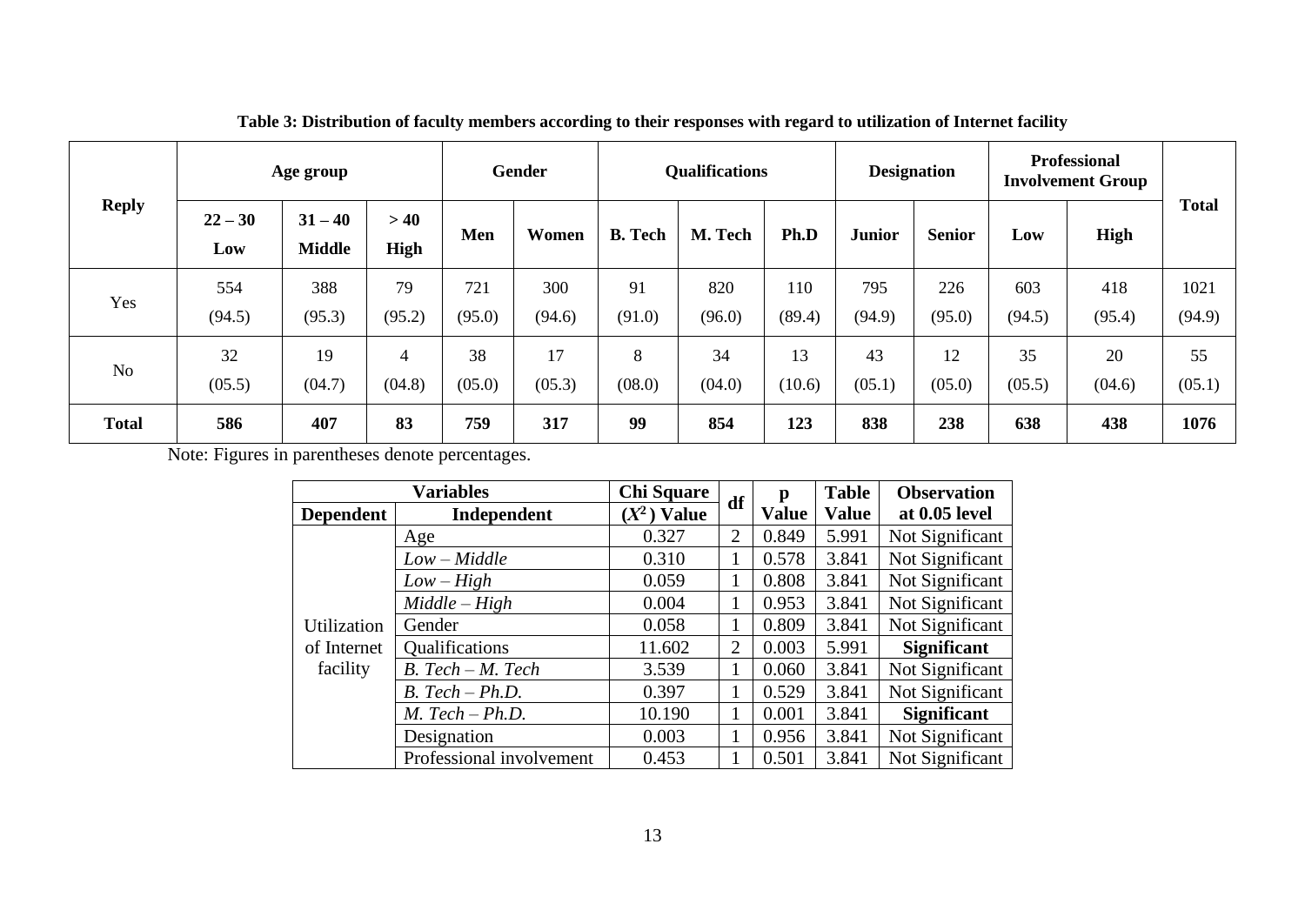Table 3 also shows that there is no significant difference among the various age groups of faculty members with regard to utilizing the Internet facility from their libraries. It is tested by chi square value which is not significant at 0.05 level with 2 degrees of freedom. There is no significant difference between low age group and middle age group faculty members. There are also no significant differences between middle age and high age group faculty members on the one hand, and low age group and high age group faculty members on the other hand in this regard. Chi square values are not significant of 0.05 level with 1 degree of freedom. It can be concluded that on the whole there is no significant association between the age of faculty members and their utilization of Internet facility from their libraries.

On the whole, there is a significant difference among the faculty members with various educational levels with regard to utilization of Internet facility from their respective libraries It is evidenced by Chi square value which is significant at 0.05 level with 2 degrees of freedom. There are no significant differences between B.Tech and M.Tech faculty members on the one hand, and B.Tech and Ph.D faculty members on the other hand in this regard. Chi square values are not significant at 0.05 level with 1 degree of freedom. There is a significant difference between M.Tech and Ph.D faculty members in this regard. More number of M.Tech faculty members utilize Internet facility compared to Ph.D faculty members. On the whole, there is a significant association between the educational level of faculty members and the utilization of Internet facility from their respective libraries.

# **5.4 Purpose of using Internet**

The Internet provides a wealth of information on any subject field. Faculty and students are using the Internet increasingly and it occupies an important place in study and research. It is widely used by the academic community for educational and research purposes. The dependency on the Internet and its service is increasing dayby-day and the users of engineering colleges too are depending more and more on the Internet for their various educational information needs. A question has been put to faculty members who are utilizing the Internet facility, to know the purpose of using Internet. The replies given by them are shown in Table 4.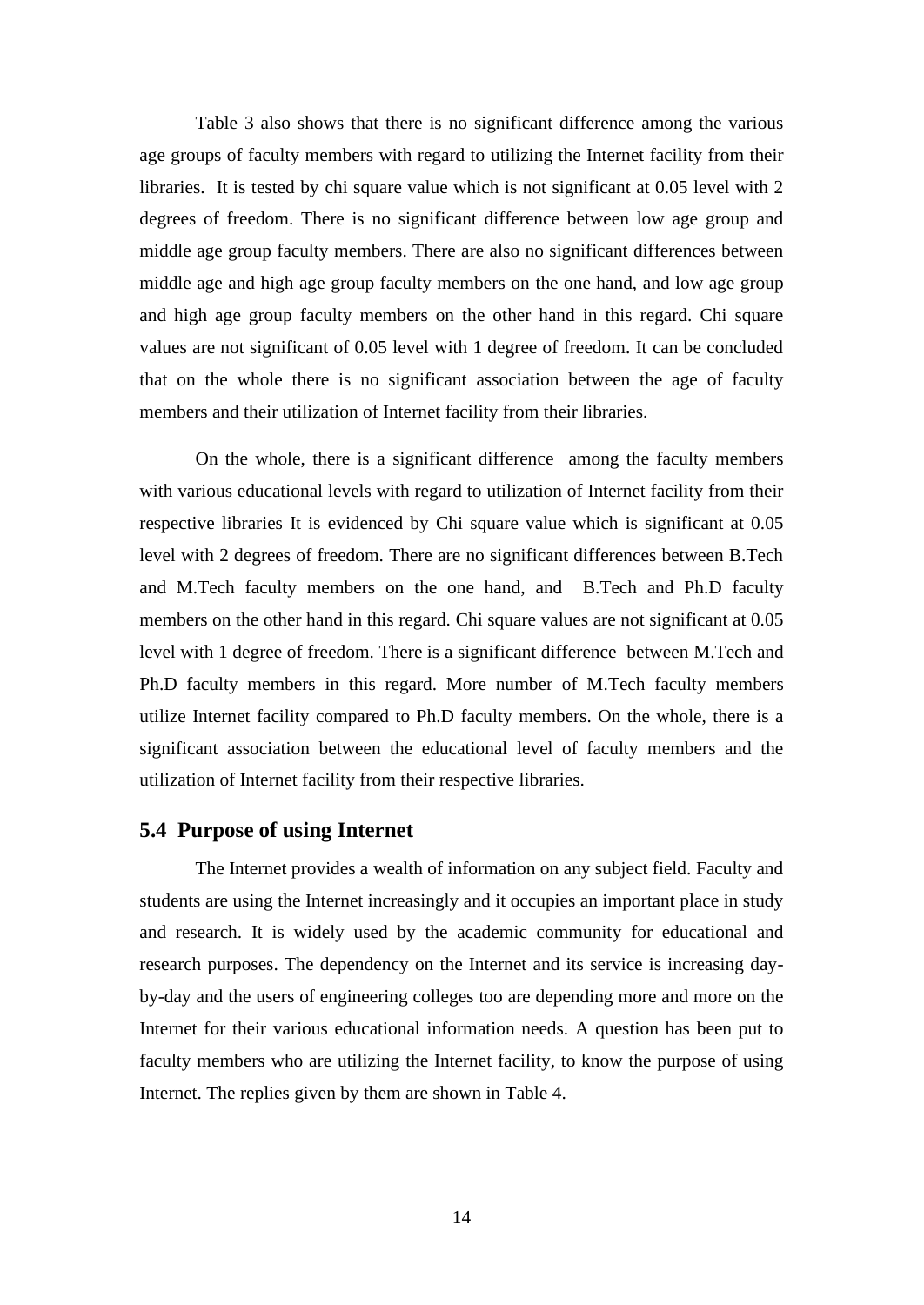**Table 4: Distribution of faculty members according to their responses with regard to the purpose of using Internet**

| S. No. | <b>Purpose of using Internet</b> |     | <b>Faculty members</b><br>$(N = 1021)$ |
|--------|----------------------------------|-----|----------------------------------------|
|        |                                  | No. | $\frac{0}{0}$                          |
| 1      | Teaching                         | 973 | 95.3                                   |
| 2      | Research                         | 596 | 58.4                                   |
| 3      | Communication                    | 403 | 39.6                                   |

Note: Respondents were permitted to tick more than one answer.

It is evident from Table 4 that most of the faculty members (95.3%) are using Internet for teaching purpose, followed by research purpose (58.4%) and communication purpose (39.6%). A study conducted by Vijay kumar (20) reveals that majority of the faculty members are using Internet for communication (86.9%) subject information (71.3%) and research (52.5%).

### **5.5 Frequency of Internet use**

A question has been posed to the faculty members, who replied that they are utilizing the Internet, to know the frequency of using it. The responses made by them are shown in Table 5.

It is evident from Table 5 that majority of the faculty members (73.1%) use Internet daily, followed by thrice a week (14.2%), twice a week (6.5%) and once in a week (5.3%). The table also shows that there is a significant difference between junior and senior faculty members of engineering colleges in the frequency of using Internet. It is evident from Chi square value which is significant at 0.05 level with 3 degrees of freedom. It means that senior faculty members are using Internet more compared to junior faculty members.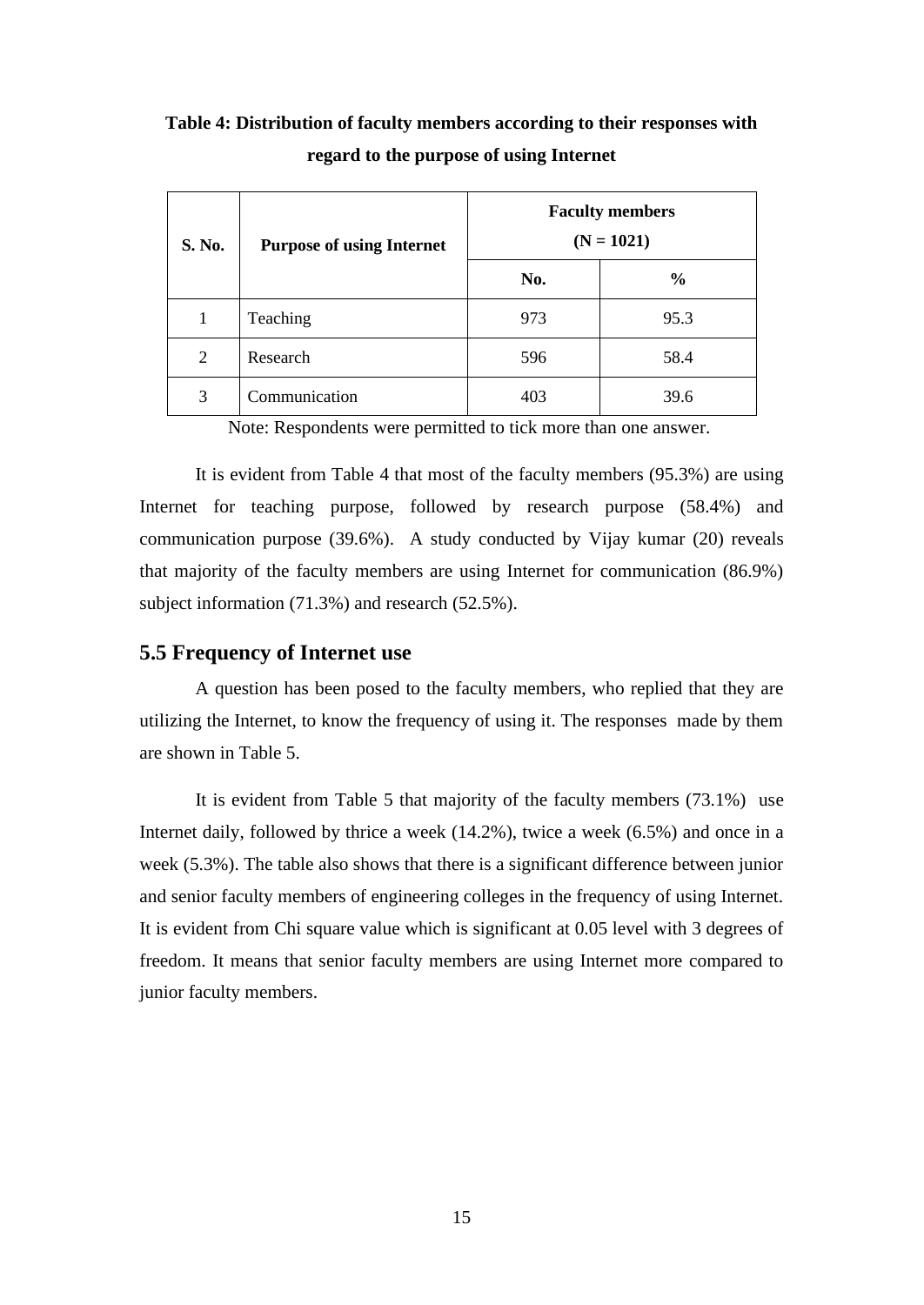|                |                  | Age group                  |              |        | Gender |                | <b>Qualifications</b> |        | <b>Designation</b> |               |        | <b>Professional</b><br><b>Involvement Group</b> | <b>Total</b> |
|----------------|------------------|----------------------------|--------------|--------|--------|----------------|-----------------------|--------|--------------------|---------------|--------|-------------------------------------------------|--------------|
| Frequency      | $22 - 30$<br>Low | $31 - 40$<br><b>Middle</b> | >40<br>High  | Men    | Women  | <b>B.</b> Tech | M. Tech               | Ph.D   | <b>Junior</b>      | <b>Senior</b> | Low    | High                                            |              |
|                | 375              | 309                        | 62           | 541    | 205    | 49             | 611                   | 86     | 564                | 182           | 423    | 323                                             | 746          |
| Daily          | (67.7)           | (79.6)                     | (78.5)       | (75.0) | (68.3) | (53.8)         | (74.5)                | (78.2) | (70.9)             | (80.5)        | (70.1) | (77.3)                                          | (73.1)       |
|                | 89               | 49                         | 7            | 98     | 47     | 16             | 112                   | 17     | 122                | 23            | 94     | 51                                              | 145          |
| Thrice a week  | (16.1)           | (12.6)                     | (8.9)        | (13.6) | (15.7) | (17.6)         | (13.7)                | (15.5) | (15.3)             | (10.2)        | (15.6) | (12.2)                                          | (14.2)       |
|                | 50               | 16                         | 10           | 49     | 27     | 15             | 55                    | 6      | 58                 | 18            | 49     | 27                                              | 76           |
| Twice a week   | (09.0)           | (04.1)                     | (12.7)       | (06.8) | (09.0) | (16.5)         | (06.7)                | (05.5) | (07.3)             | (08.0)        | (08.1) | (06.5)                                          | (07.4)       |
|                | 40               | 14                         | $\mathbf{0}$ | 33     | 21     | 11             | 42                    |        | 51                 | 3             | 37     | 17                                              | 54           |
| Once in a week | (07.2)           | (03.6)                     | (0)          | (04.6) | (07.0) | (12.1)         | (05.1)                | (0.9)  | (06.4)             | (01.3)        | (06.1) | (04.1)                                          | (05.3)       |
| <b>Total</b>   | 554              | 388                        | 79           | 721    | 300    | 91             | 820                   | 110    | 795                | 226           | 603    | 418                                             | 1021         |

**Table 5: Distribution of faculty members according to their responses with regard to the frequency of using internet** 

Note: Figures in parentheses denote percentages.

|                  | <b>Variables</b>         | <b>Chi Square</b> |    | p            | <b>Table</b> | <b>Observation</b> |
|------------------|--------------------------|-------------------|----|--------------|--------------|--------------------|
| <b>Dependent</b> | Independent              | $(X^2)$ Value     | df | <b>Value</b> | <b>Value</b> | at 0.05 level      |
|                  | Age                      | 29.070            | 6  | 0.000        | 12.592       | <b>Significant</b> |
|                  | $Low - Middle$           | 19.344            | 3  | 0.000        | 7.815        | <b>Significant</b> |
|                  | $Low-High$               | 10.199            | 3  | 0.017        | 7.815        | <b>Significant</b> |
|                  | $Middle-High$            | 12.226            | 3  | 0.007        | 7.815        | <b>Significant</b> |
|                  | Gender                   | 5.678             | 3  | 0.128        | 7.815        | Not Significant    |
| Frequency of     | Qualifications           | 29.412            | 6  | 0.000        | 12.592       | <b>Significant</b> |
| using Internet   | B. Tech - M. Tech        | 22.746            | 3  | 0.000        | 7.815        | <b>Significant</b> |
|                  | $B. Tech - Ph.D.$        | 20.751            | 3  | 0.000        | 7.815        | <b>Significant</b> |
|                  | $M.$ Tech $- Ph.D.$      | 4.355             | 3  | 0.226        | 7.815        | Not Significant    |
|                  | Designation              | 14.243            | 3  | 0.003        | 7.815        | <b>Significant</b> |
|                  | Professional involvement | 6.629             | 3  | 0.085        | 7.815        | Not Significant    |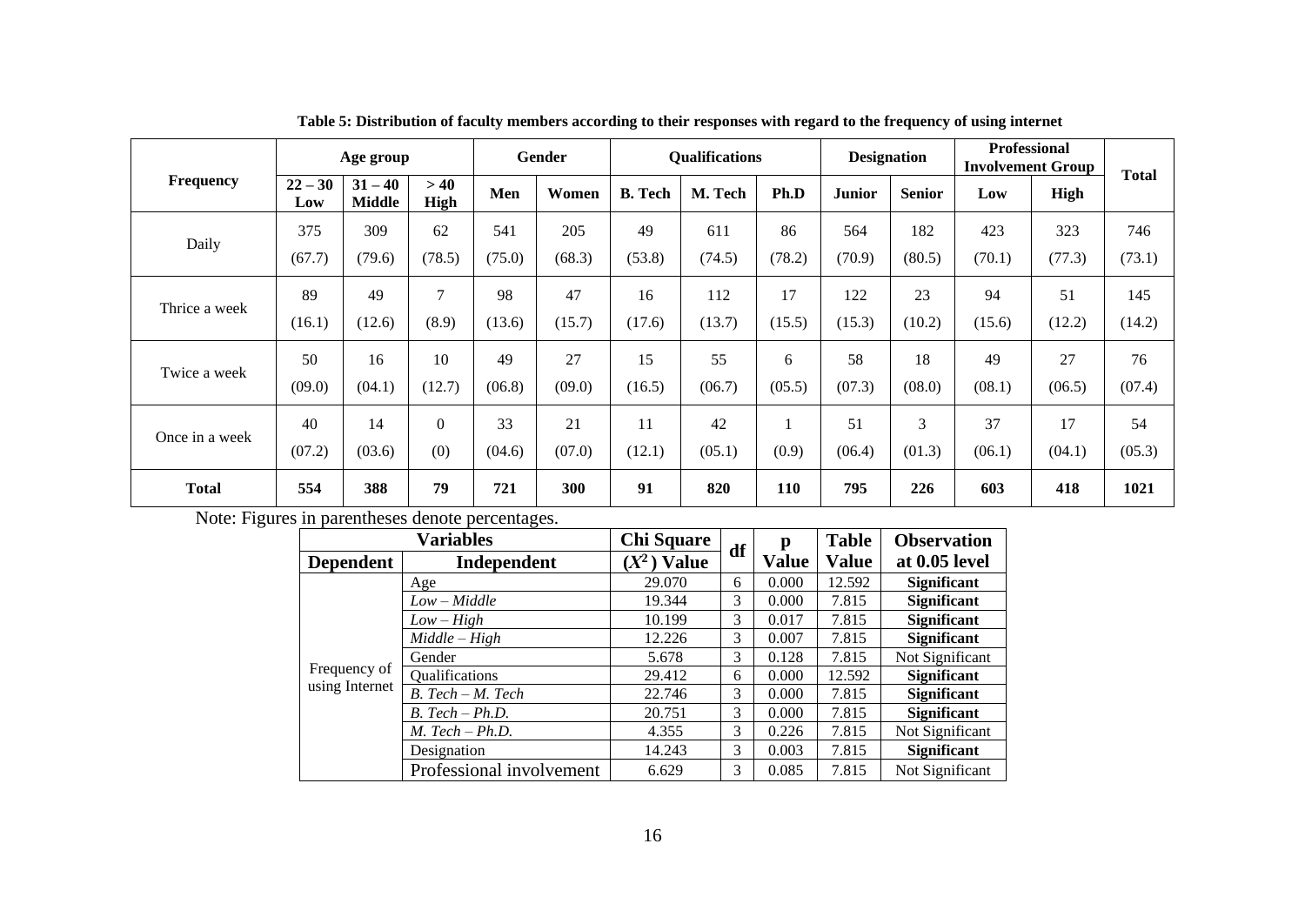Table 5 also shows that there is no significant difference between men and women faculty members in the frequency of using Internet from the library. Chi square value is not significant at 0.05 level with 3 degrees of freedom. There is also no significant difference between faculty members who obtained low professional involvement score and those who obtained high professional involvement score. It is tested by Chi square value which is not significant at 0.05 level with 3 degrees of freedom.

Table 5 also shows that there is a significant difference among the various age groups of faculty members in the frequency of using Internet from their libraries. It is tested by Chi square value which is not significant at 0.05 level with 6 degrees of freedom. There is a significant difference between low age group and middle age group faculty members. There are also significant differences between middle age and high age group faculty members on the one hand, and low age group and high age group faculty members on the other hand. Chi square values are significant at 0.05 level with 3 degrees of freedom. Middle age and high age group faculty members are using Internet more frequently compared to low age group faculty members. It can be concluded that there is a significant association between the age of faculty members and the frequency of using Internet from the library.

On the whole, there are significant differences among the faculty members with various educational levels in the frequency of using Internet from the library. It is evidenced by Chi square value which is significant at 0.05 level with 6 degrees of freedom. There are significant differences between B.Tech and M.Tech faculty members on the one hand and B.Tech and Ph.D faculty members on the other hand in using Internet. It is evidenced by Chi square values which are significant at 0.05 level with 3 degree of freedom. M.Tech and Ph.D faculty members are using Internet more frequently comared to B.Tech faculty members. There is no significant difference between M.Tech and Ph.D faculty members in this regard. It is evidenced by Chi square value which is not significant at 0.05 level with 3 degrees of freedom. Finally, it can be concluded that there is significant association between the educational level of faculty members and their frequency of using Internet.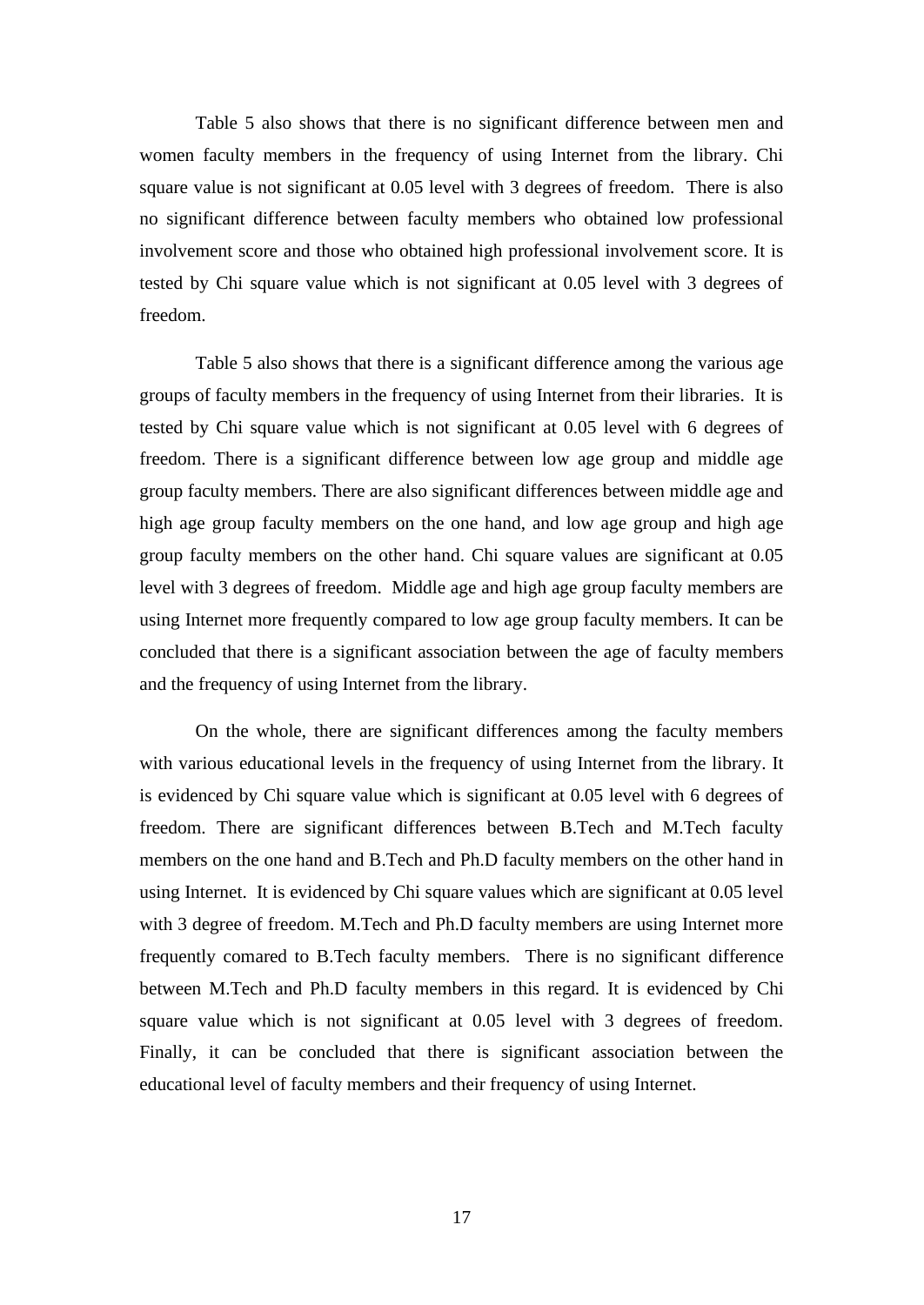# **5.6 Reasons for not utilizing Internet facility**

The faculty members, who are not utilising Internet facility of their libraries, were asked to mention the reasons for not utilising the same. The responses made by them are shown in Table 6.

| S. No. | <b>Reasons</b>                          |     | <b>Faculty members</b><br>$(N = 55)$ |
|--------|-----------------------------------------|-----|--------------------------------------|
|        |                                         | No. | $\frac{6}{6}$                        |
|        | Insufficient number of computer systems | 55  | 100.0                                |
| 2      | Low speed of Internet                   | 06  | 10.9                                 |
|        | Frequent power failures                 | 06  | 109                                  |

**Table 6: Reasons for not using Internet**

Note: Respondents were permitted to tick more than one answer.

All the faculty members replied that (100%) insufficient number of computer systems is the reason for not utilising the Internet facility of their libraries. In addition to this reason, a few faculty members specified that low speed of Internet (10.9%) and frequent power failures (10.9%) are the other reasons for not utilising the Internet facility of their libraries.

# **5.7 Convenient place for using Internet**

A question has been posed to the faculty members to know the convenient place for using Internet. The responses made by them are shown in Table 7.

**Table 7: Distribution of faculty members according to their responses with regard to the convenient place for using Internet**

|                |                        | Faculty members $(N = 1130)$ |               |  |  |  |  |
|----------------|------------------------|------------------------------|---------------|--|--|--|--|
| S. No          | <b>Place</b>           | No.                          | $\frac{0}{0}$ |  |  |  |  |
| 1              | Department             | 786                          | 69.6          |  |  |  |  |
| 2              | Library                | 446                          | 39.5          |  |  |  |  |
| 3              | <b>Browsing Centre</b> | 92                           | 08.1          |  |  |  |  |
| $\overline{4}$ | Home                   | 260                          | 23.0          |  |  |  |  |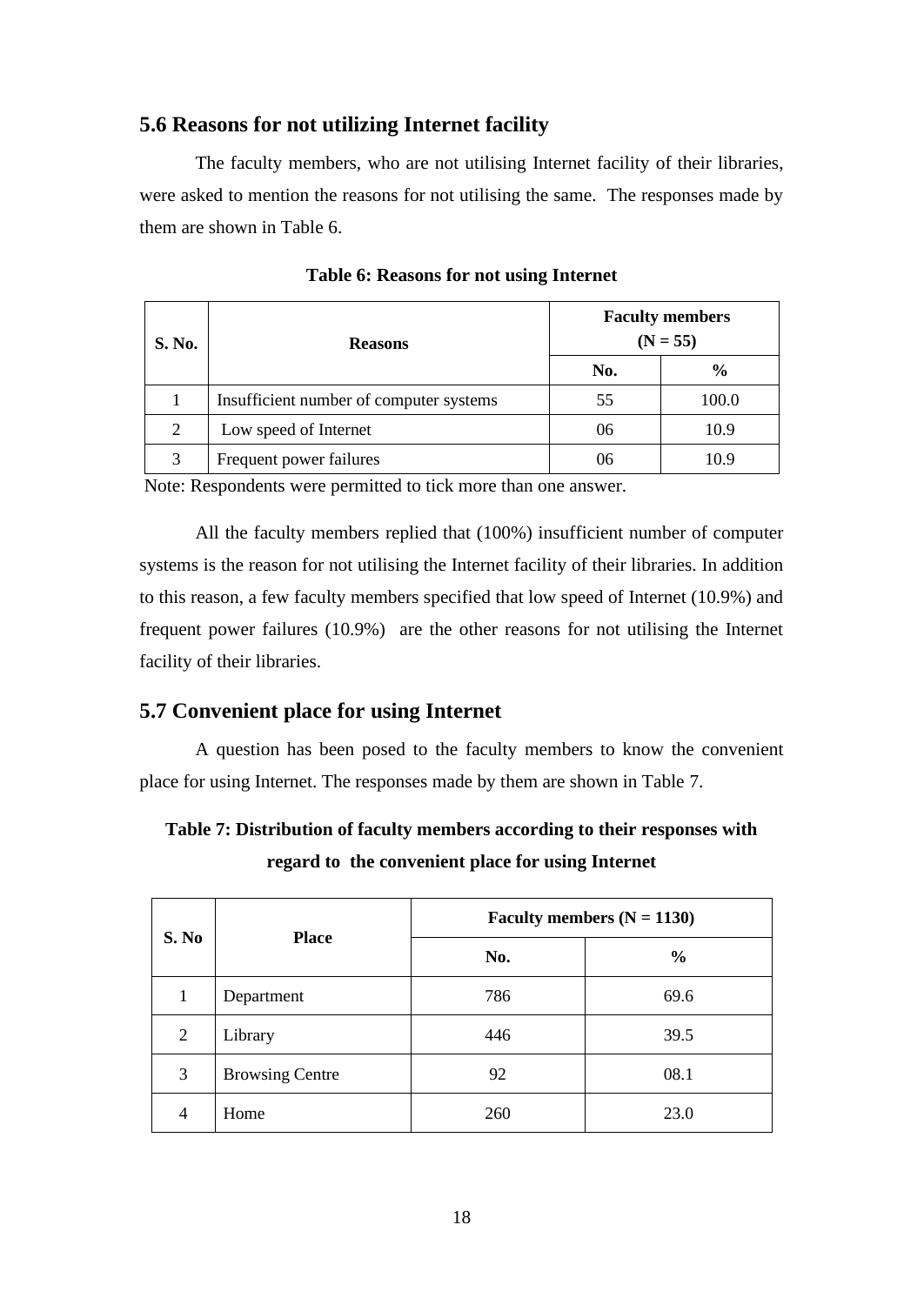It is evident from Table 7 that majority of the faculty members (69.6%) opined that the 'Department' is the most convenient place for Internet browsing, followed by 'Library' (39.5%), 'Home' (23%) and 'Browsing centre' (8.1%).

#### **5.8. OPAC (Online Public Access Catalogue) facility**

The introduction of information and communication technology has changed the way libraries access, store, retrieve and disseminative information. OPAC is one of these technologies to provide access to any of the information available in the library. It allows users to search a document by author, title, subject and key words sitting in their respective departments and also allows printing, downloading or exporting records via different electronic means. Users can find out the status of a document in the library collection, can reserve and renew a document of their interest. A question has been posed to the faculty members to know the provision of OPAC facility in the library. The responses made by them are shown in Table 8.

|                |                 | <b>Faculty members</b> |               |  |  |  |  |
|----------------|-----------------|------------------------|---------------|--|--|--|--|
| S. No.         | <b>Response</b> | No.                    | $\frac{0}{0}$ |  |  |  |  |
|                | Yes             | 782                    | 69.2          |  |  |  |  |
| $\overline{2}$ | No              | 348                    | 30.8          |  |  |  |  |
|                | <b>Total</b>    | 1130                   | 100.00        |  |  |  |  |

**Table 8: Provision of OPAC in Engineering college libraries**

It is evident from Table 8 that majority of the faculty members (69.2%) replied that their libraries are providing OPAC facility and the remaining of them (30.8%) replied negatively in this regard.

### **5.9. Satisfaction with the CD/ROM search facility**

The libraries are purchasing CD/ROM databases on different subjects. CD-ROM databases should be made available for the use of readers. The computer facility is to be provided in the library for the users to make use of CD-ROM databases. A question has been posed to the faculty members to know their satisfaction with CD/ROM search facility provided by their libraries. The responses made by them are shown in Table 9.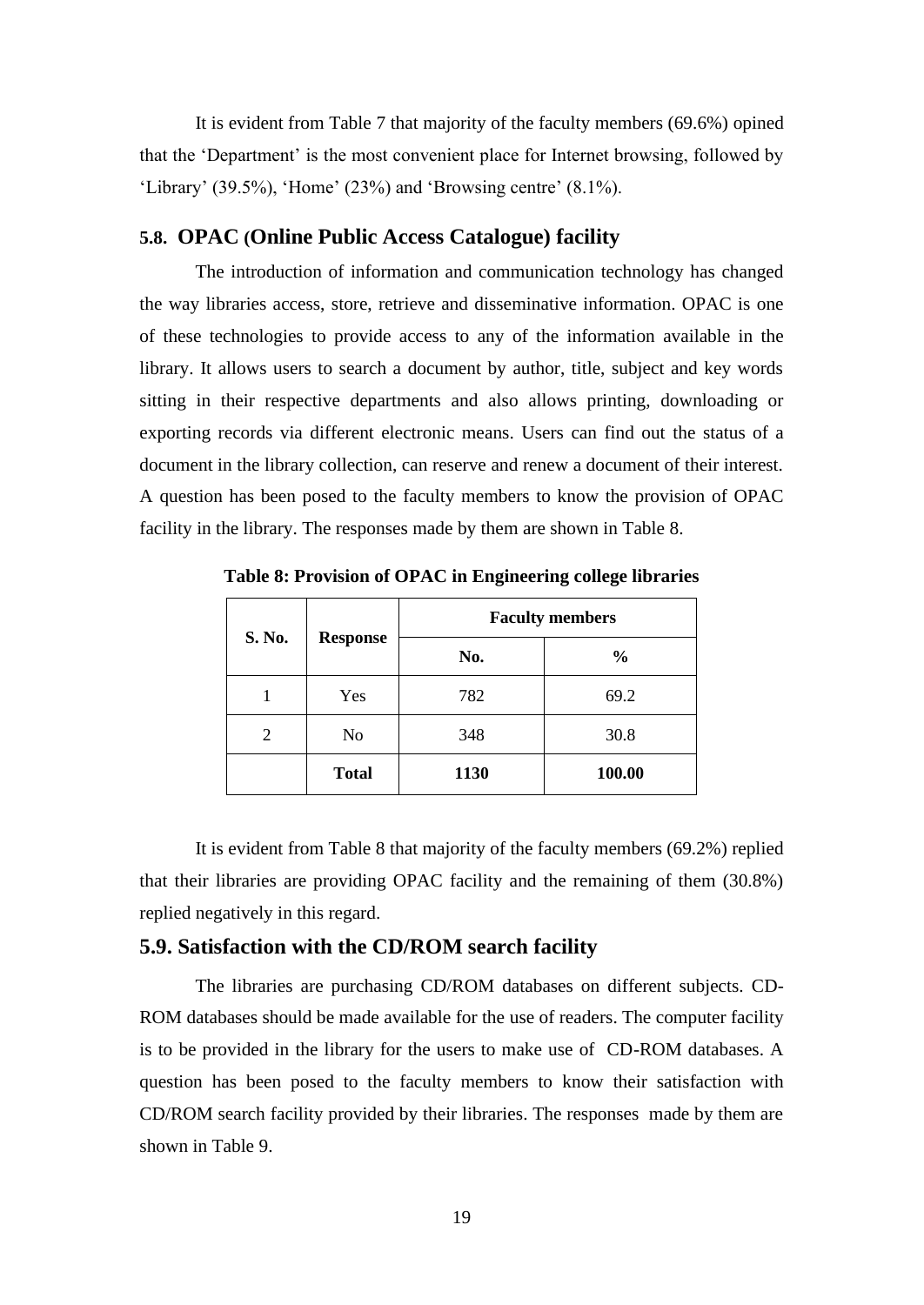It is evident from Table 5.69 that majority of the faculty members (47.6%) are satisfied with the CD/ROM search facility provided by their respective libraries, 35.5% of them are dissatisfied and 16.9% of them are neither satisfied not dissatisfied in this regard.

| S. No. | <b>Satisfaction</b>                | <b>Faculty members</b> |               |  |  |  |  |
|--------|------------------------------------|------------------------|---------------|--|--|--|--|
|        |                                    | No.                    | $\frac{0}{0}$ |  |  |  |  |
|        | Satisfied                          | 538                    | 47.6          |  |  |  |  |
| 2      | Neither satisfied nor dissatisfied | 191                    | 16.9          |  |  |  |  |
| 3.     | Dissatisfied                       | 401                    | 35.5          |  |  |  |  |
|        | <b>Total</b>                       | 1130                   | 100.00        |  |  |  |  |

**Table 9: Satisfaction with CD/ROM search facility**

#### **5.10. Digital library**

Digital libraries are electronic libraries in which large number of geographically distributed users can access the contents of large and diverse depositories of electronic objects. Electronic objects include networked text, images, maps, sounds and videos. They also include hypertext and hypermedia and multimedia compositions. A question has been posed to the faculty members to know whether a separate digital library is available in their library. The responses made by them are shown in Table 10.

It is evident from Table 10 that most of the faculty members (78%) replied that digital library is available in their libraries concerned and the remaining of them (22%) replied negatively in this regard. The table also shows that there is a significant difference between junior and senior faculty members of engineering colleges in their replies with regard to the availability of digital library. It is evident from the Chi square value which is significant at 0.05 level with 1 degree of freedom. It means that more number of senior faculty members replied that their libraries have digital library compared to junior faculty members.

Table 10 also shows that there is no significant difference between men and women faculty members in their replies with regard to the availability of digital library in their libraries. Chi square value is not significant at 0.05 level with 1 degree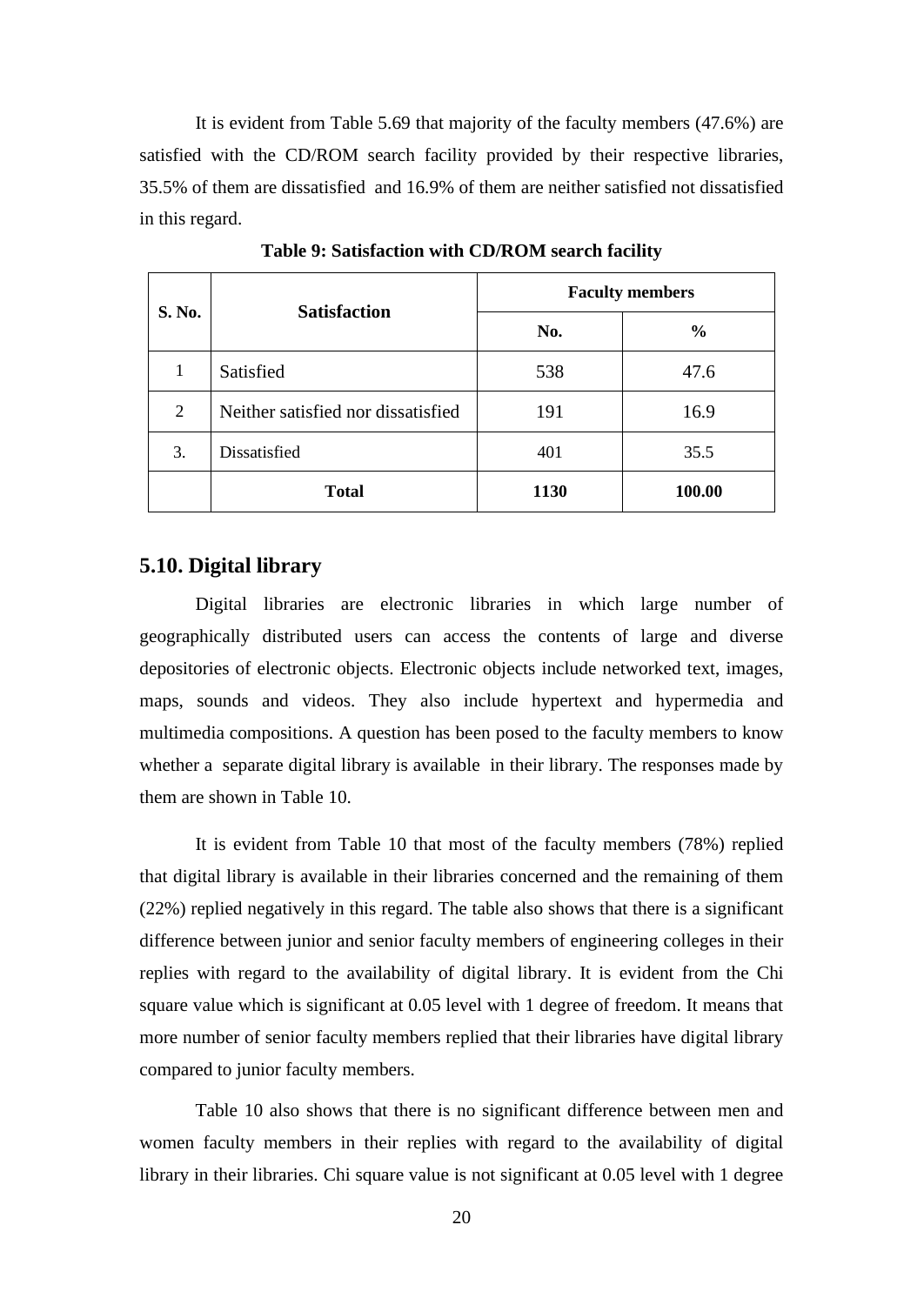of freedom. There is also a significant difference between faculty members who obtained low professional involvement score and those who obtained high professional involvement score in this regard. It is tested by Chi square value which is significant at 0.05 level with 1 degree of freedom. More number of the faculty members, who obtained high professional involvement score, replied that their libraries have digital library compared to those faculty members who obtained low professional involvement score.

Table 10 also shows that there is a significant difference among the various age groups of faculty members in their replies with regard to the availability of digital library in their libraries. It is tested by Chi square value which is significant at 0.05 level with 2 degrees of freedom. There is a significant difference between low age group and middle age group faculty members on the one hand, and low age and high age group faculty members on the other hand in this regard. Chi square values are significant at 0.05 level with 1 degree of freedom. More number of middle age and high age group faculty members replied that their libraries have digital libraries compared to low age group faculty members

There is no significant difference between middle age and high age group faculty members in this regard. It is tested by Chi square value which is not significant at 0.05 level with 1 degree of freedom. It can be concluded that there is a significant association between the age of faculty members and their replies with regard to the availability of digital library in their respective libraries.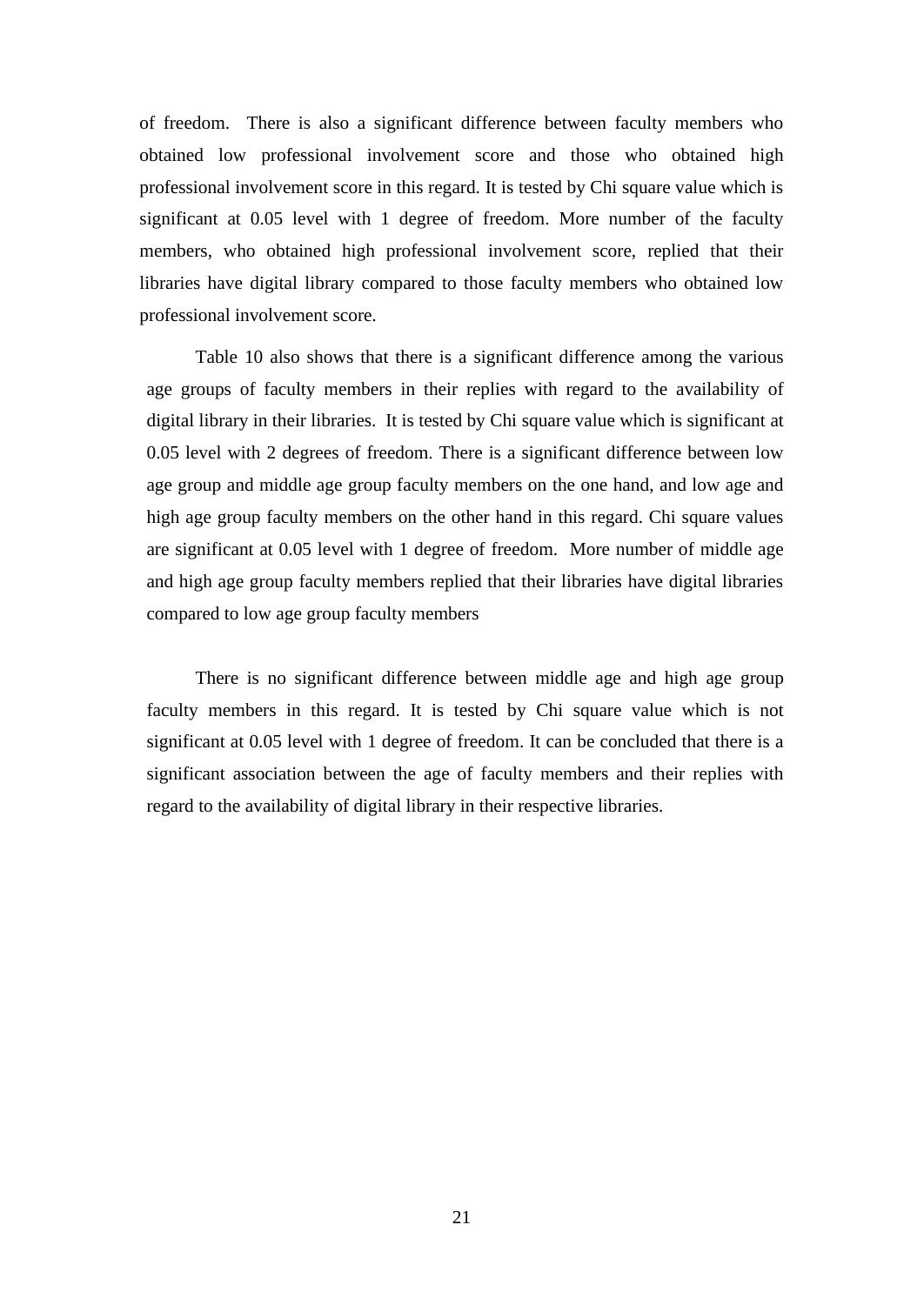|                | Age group        |                            |             | Gender |        | <b>Qualifications</b> |         |        | <b>Designation</b> |               | <b>Professional</b><br><b>Involvement Group</b> |        |              |
|----------------|------------------|----------------------------|-------------|--------|--------|-----------------------|---------|--------|--------------------|---------------|-------------------------------------------------|--------|--------------|
| <b>Reply</b>   | $22 - 30$<br>Low | $31 - 40$<br><b>Middle</b> | >40<br>High | Men    | Women  | <b>B.</b> Tech        | M. Tech | Ph.D   | <b>Junior</b>      | <b>Senior</b> | Low                                             | High   | <b>Total</b> |
| Yes            | 450              | 353                        | 78          | 626    | 255    | 77                    | 688     | 116    | 665                | 216           | 497                                             | 384    | 881          |
|                | (73.4)           | (82.5)                     | (87.6)      | (78.7) | (76.1) | (77.0)                | (76.6)  | (87.9) | (75.8)             | (85.4)        | (74.7)                                          | (82.6) | (78.0)       |
| N <sub>o</sub> | 163              | 75                         | 11          | 169    | 80     | 23                    | 210     | 16     | 212                | 37            | 168                                             | 81     | 249          |
|                | (26.6)           | (17.5)                     | (12.4)      | (21.3) | (23.9) | (23.0)                | (23.4)  | (12.1) | (24.2)             | (14.6)        | (25.3)                                          | (17.4) | (22.0)       |
| <b>Total</b>   | 613              | 428                        | 89          | 795    | 335    | 100                   | 898     | 132    | 877                | 253           | 665                                             | 465    | 1130         |

**Table 10: Distribution of faculty members according to their responses with regard to the availability of digital library in their library**

Note: Figures in parentheses denote percentages.

|                  | <b>Variables</b>         | <b>Chi Square</b> | df             | р            | <b>Table</b> | <b>Observation</b> |
|------------------|--------------------------|-------------------|----------------|--------------|--------------|--------------------|
| <b>Dependent</b> | Independent              | $(X^2)$ Value     |                | <b>Value</b> | <b>Value</b> | at 0.05 level      |
|                  | Age                      | 17.326            | $\overline{2}$ | 0.000        | 5.991        | <b>Significant</b> |
|                  | $Low - Middle$           | 11.749            |                | 0.001        | 3.841        | <b>Significant</b> |
|                  | $Low-High$               | 8.443             |                | 0.004        | 3.841        | <b>Significant</b> |
|                  | $Middle-High$            | 1.417             |                | 0.234        | 3.841        | Not Significant    |
| Availability     | Gender                   | 0.944             |                | 0.331        | 3.841        | Not Significant    |
| of Digital       | Qualifications           | 8.559             | 2              | 0.014        | 5.991        | <b>Significant</b> |
| Library          | $B. Tech - M. Tech$      | 0.007             |                | 0.931        | 3.841        | Not Significant    |
|                  | $B. Tech - Ph.D.$        | 4.815             |                | 0.028        | 3.841        | <b>Significant</b> |
|                  | $M.$ Tech $- Ph.D.$      | 8.528             |                | 0.004        | 3.841        | <b>Significant</b> |
|                  | Designation              | 10.421            |                | 0.001        | 3.841        | <b>Significant</b> |
|                  | Professional involvement | 9.800             |                | 0.002        | 3.841        | <b>Significant</b> |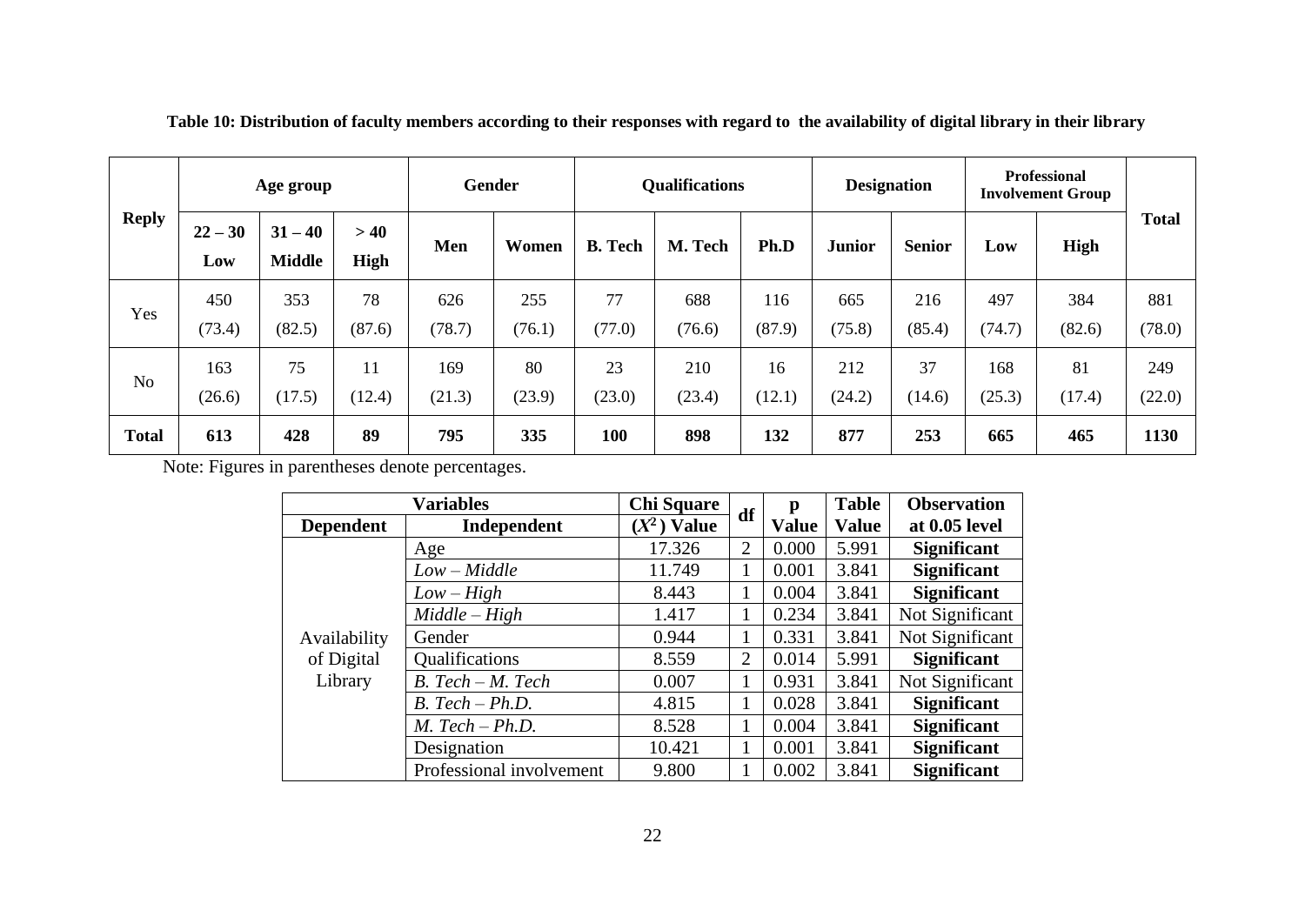On the whole, there are significant differences among the faculty members with various educational levels in their replies with regard to the availability of digital library in their libraries. It is evidenced from Chi square value which is significant at 0.05 level with 2 degrees of freedom. There is no significant difference between B.Tech and M.Tech faculty members in this regard. It is evidenced from the Chi square value which is not significant at 0.05 level with 1 degree of freedom. There are significant differences between B.Tech and Ph.D faculty members on the one hand, M.Tech and Ph.D faculty members on the other hand in this regard. It is evidenced from the Chi square values which are significant at 0.05 level with 1 degree of freedom. That means more number of Ph.D faculty members replied that their libraries have digital libraries compared to B.Tech and M.Tech faculty members. On the whole, it can be concluded that there is a significant association between educational level of faculty members and their replies with regard to the availability of digital library in their respective libraries.

#### **5.11. Provision of printing facility**

Again a question has been posed to the faculty members who replied that their libraries possess digital libraries to know the provision of printing facility in their digital library. The responses made by them are shown in Table 11.

It is evident from Table 11 that majority of the faculty members (56.2%) replied that printing facility is available in their digital library and the remaining 43.8% of them replied negitively in this regard. The table also shows that there is a significant difference between junior and senior faculty members of engineering colleges with regard to the availability of printing facility in their digital library. It is evident from the Chi square value which is significant at 0.05 level with 1 degree of freedom. It means that more number of senior faculty members replied that printing facility is available in their digital library compared to junior faculty members.

Table 11 also shows that there is no significant difference between men and women faculty members with regard to printing facility available in their digital library. Chi square value is not significant at 0.05 level with 1 degree of freedom. But there is a significant difference between faculty members who obtained low professional involvement score and those who obtained high professional involvement score. It is tested by Chi square value which is significant at 0.05level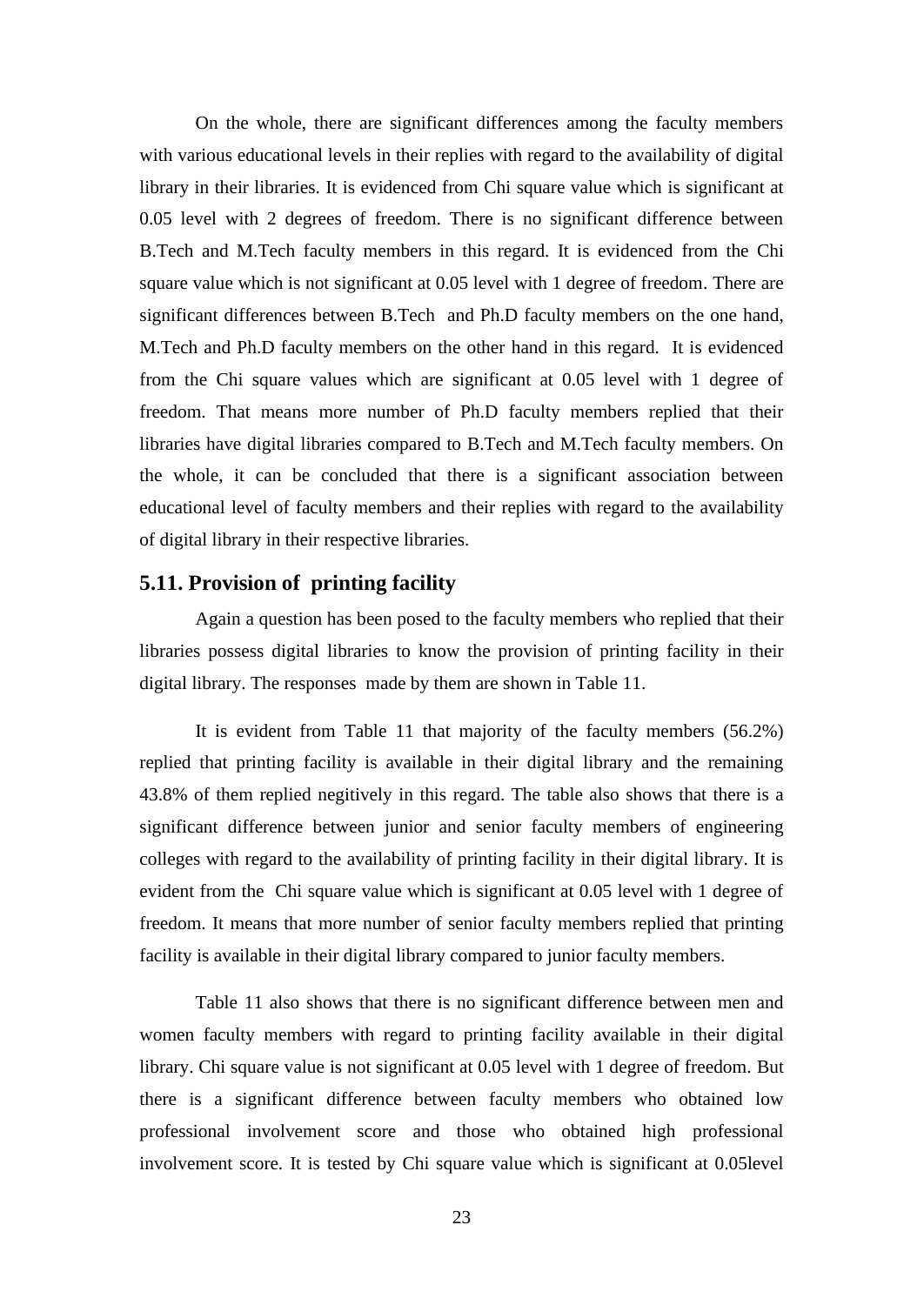with 1 degree of freedom. More number of faculty members, who obtained low professional involvement score, replied that printing facility is not available in their digital library compared to those faculty members who obtained high professional involvement score.

Table 11 also shows that on the whole there is no significant difference among the various age groups of faculty members with regard to availability of printing facility in their digital library. It is tested by Chi square value which is not significant at 0.05 level with 2 degrees of freedom. There is a significant difference between low age group and high age group faculty members in this regard. It is tested by Chi square value which is significant at 0.05 level with 1 degree of freedom. That means more number of high age group faculty members replied that the printing facility is available in their digital library compared to low age group faculty members. There are no significant differences between middle age and high age group faculty members on the one hand and low age group and middle age group faculty members on the other hand in this regard. Chi square values are not significant at 0.05 level with 1 degree of freedom. On the whole, there is no significant association between the age of faculty members and their replies with regard to availability of printing facility.

On the whole, there is a significant difference among the faculty members with various educational levels with regard to availability of printing facility in their digital library. It is evidenced from the Chi square value which is significant at 0.05 level with 2 degrees of freedom. There is no significant difference between B.Tech and M.Tech faculty members in this regard. It is evidenced from the Chi square value which is not significant at 0.05 level with 1 degree of freedom. There are significant differences between B.Tech and Ph.D faculty members on the one hand, and M.Tech and Ph.D faculty members on the other hand. It is evidenced from the Chi square values which are significant at 0.05 level with 1 degree of freedom. More number of Ph.D faculty members replied that printing facility is available in their digital library compared to B.Tech and M.Tech faculty members. On the whole, it can be concluded that there is a significant association between the educational level of faculty members and their replies with regard to the provision of printing facility in their digital library.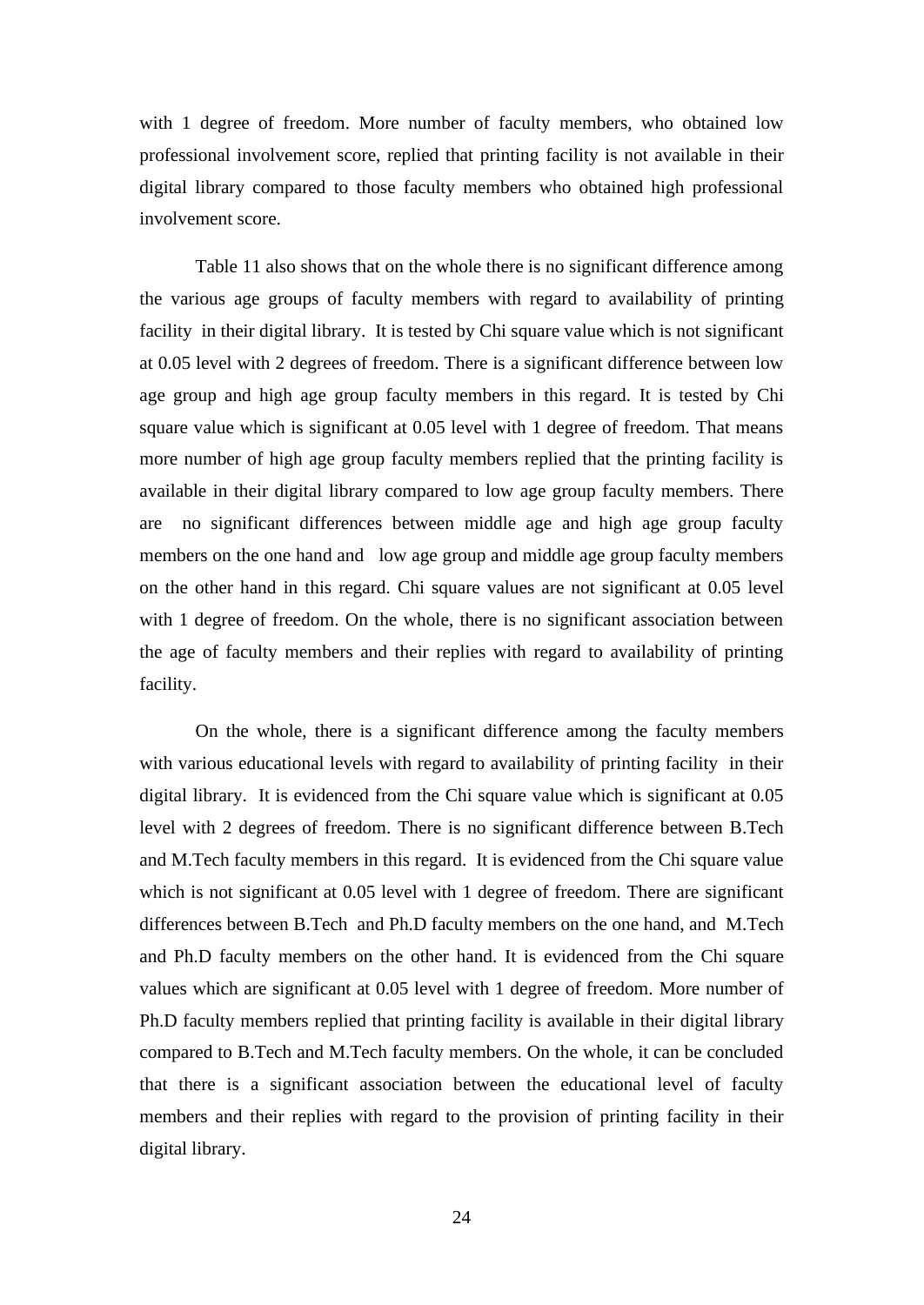|                | Age group        |                            | Gender             |               | <b>Qualifications</b> |                |               | <b>Designation</b> |               | <b>Professional</b><br><b>Involvement Group</b> |               |               |               |
|----------------|------------------|----------------------------|--------------------|---------------|-----------------------|----------------|---------------|--------------------|---------------|-------------------------------------------------|---------------|---------------|---------------|
| <b>Reply</b>   | $22 - 30$<br>Low | $31 - 40$<br><b>Middle</b> | >40<br><b>High</b> | Men           | Women                 | <b>B.</b> Tech | M. Tech       | Ph.D               | <b>Junior</b> | <b>Senior</b>                                   | Low           | High          | <b>Total</b>  |
| Yes            | 238<br>(52.9)    | 206<br>(58.4)              | 51<br>(65.4)       | 341<br>(54.5) | 154<br>(60.4)         | 41<br>(53.2)   | 373<br>(54.2) | 81<br>(69.8)       | 357<br>(53.7) | 138<br>(63.9)                                   | 257<br>(51.7) | 238<br>(62.0) | 495<br>(56.2) |
| N <sub>o</sub> | 212<br>(47.1)    | 147<br>(41.6)              | 27<br>(34.6)       | 285<br>(45.5) | 101<br>(39.6)         | 36<br>(46.8)   | 315<br>(45.8) | 35<br>(30.2)       | 308<br>(46.3) | 78<br>(36.1)                                    | 240<br>(48.3) | 146<br>(38.0) | 386<br>(43.8) |
| <b>Total</b>   | 450              | 353                        | 78                 | 626           | 255                   | 77             | 688           | 116                | 665           | 216                                             | 497           | 384           | 881           |

**Table 11 :Distribution of faculty members according to their responses with regard to the printing facility in their digital library**

Note: Figures in parentheses denote percentages.

|                      | <b>Chi Square</b>        | df            |                | <b>Table</b> | <b>Observation</b> |                    |
|----------------------|--------------------------|---------------|----------------|--------------|--------------------|--------------------|
| <b>Dependent</b>     | Independent              | $(X^2)$ Value |                | <b>Value</b> | <b>Value</b>       | at 0.05 level      |
|                      | Age                      | 5.344         | $\overline{2}$ | 0.069        | 5.991              | Not Significant    |
|                      | $Low - Middle$           | 2.393         |                | 0.122        | 3.841              | Not Significant    |
|                      | $Low-High$               | 4.190         |                | 0.041        | 3.841              | <b>Significant</b> |
|                      | $Middle-High$            | 1.311         |                | 0.252        | 3.841              | Not Significant    |
|                      | Gender                   | 2.579         |                | 0.108        | 3.841              | Not Significant    |
| Printing<br>facility | Qualifications           | 10.125        | 2              | 0.006        | 5.991              | <b>Significant</b> |
|                      | $B. Tech - M. Tech$      | 0.026         |                | 0.872        | 3.841              | Not Significant    |
|                      | $B. Tech - Ph.D.$        | 5.471         |                | 0.0193       | 3.841              | <b>Significant</b> |
|                      | $M.$ Tech $-Ph.D.$       | 9.843         |                | 0.002        | 3.841              | <b>Significant</b> |
|                      | Designation              | 6.897         |                | 0.009        | 3.841              | <b>Significant</b> |
|                      | Professional involvement | 9.279         |                | 0.002        | 3.841              | <b>Significant</b> |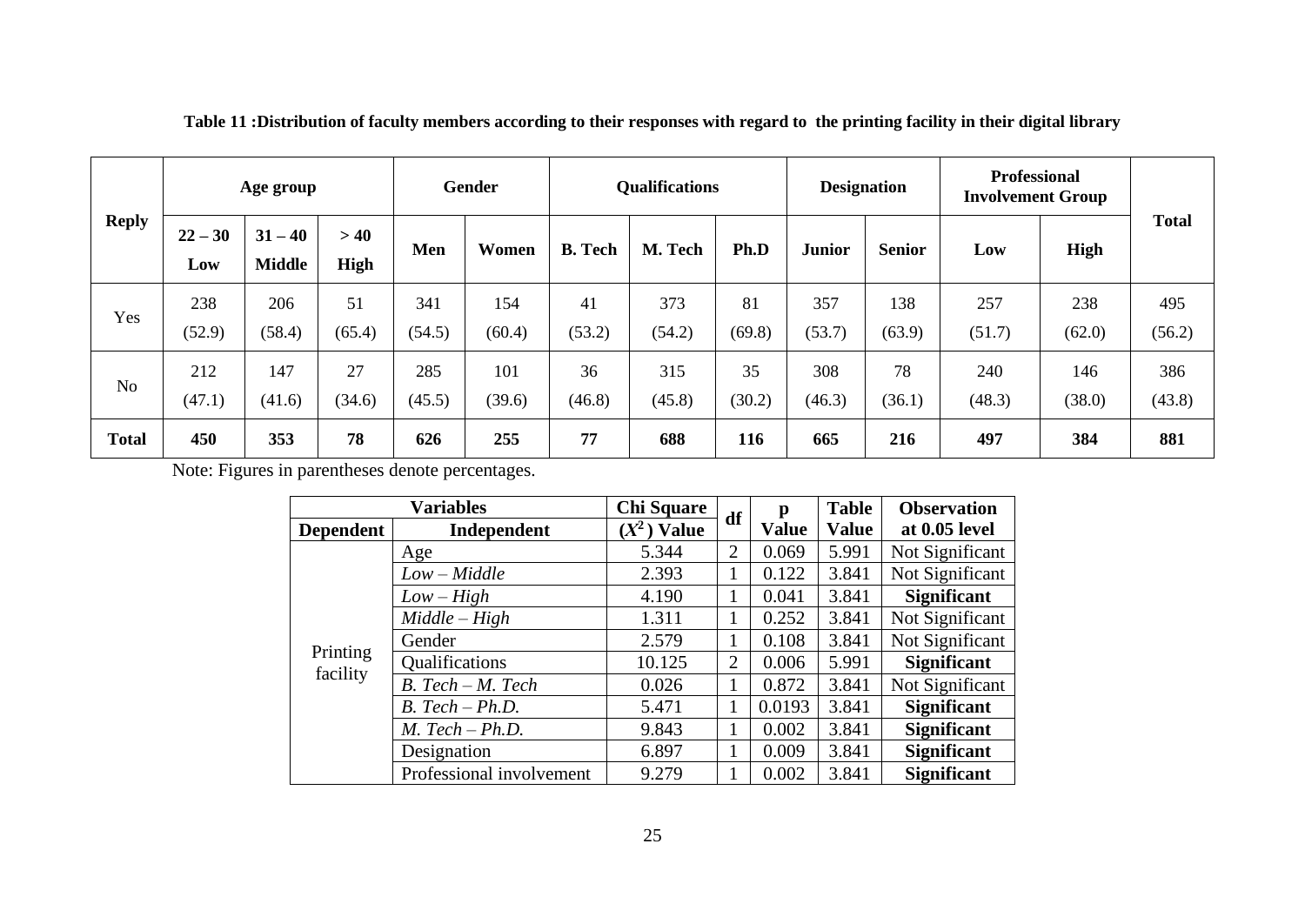# **5.12. Cost collected for printing**

A question has been posed to the faculty members, who replied that printing facility is available in their digital library, to know the cost collected for printing in their digital library. The responses made by them are shown in Table 11.

| S. No          | <b>Amount</b> | <b>Faculty members</b> |               |  |  |  |  |
|----------------|---------------|------------------------|---------------|--|--|--|--|
|                |               | No.                    | $\frac{0}{0}$ |  |  |  |  |
|                | Free          | 49                     | 09.7          |  |  |  |  |
| $\overline{2}$ | 0.50          | 27                     | 05.4          |  |  |  |  |
| 3              | 1.00          | 383                    | 76.0          |  |  |  |  |
| 4              | 2.00          | 45                     | 08.9          |  |  |  |  |
|                | <b>Total</b>  | 504                    | 100.00        |  |  |  |  |

**Table 12: Distribution of faculty members according to their responses with regard to the cost collected for printing**

It is evident from Table 12 that most of the faculty members (76%) opined that the cost collected for printing is Rs.1/- per page. It is also evident from the table that 9.7% of them replied that no charges are collected for printing; 8.9% of them replied that the cost collected for printing is Rs. 2/- per page; and 5.4% of them replied that the cost collected for printing is 50 paise per page.

# **5.13 Courseware**

A question has been posed to the faculty members to know the courseware provided by their libraries. The responses made by them are shown in Table 13.

**Table 13: Distribution of faculty members according to their responses with regard to the coursewares provided by their libraries**

| S. No.         |                   |     | <b>Faculty members</b><br><b>Reply</b> |     |                |              |
|----------------|-------------------|-----|----------------------------------------|-----|----------------|--------------|
|                | <b>Courseware</b> |     | Yes                                    |     | N <sub>0</sub> | <b>Total</b> |
|                |                   | No. | $\frac{0}{0}$                          | No. | $\frac{0}{0}$  |              |
| 1              | <b>NPTEL</b>      | 951 | 84.2                                   | 179 | 15.8           | 1130         |
| $\overline{2}$ | <b>MIT</b>        | 364 | 32.2                                   | 766 | 67.8           | 1130         |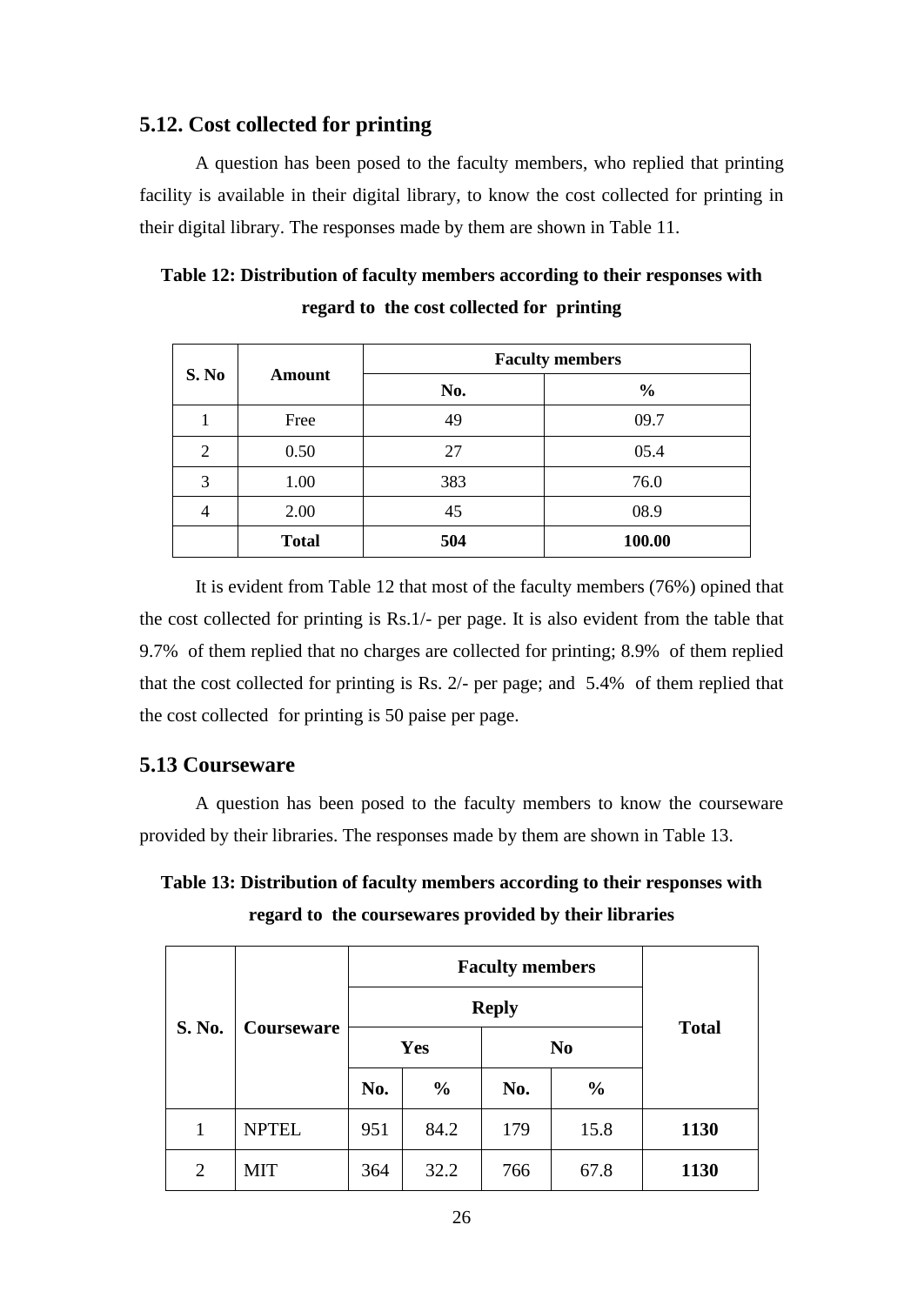It is evident from Table 13 that most of the faculty members (84.2%) replied that the access to NPTEL courseware is provided in their libraries and the remaining 15.8% of them replied negatively in this regard. It is also evident from the table that majority of the faculty members (67.8%) replied that the access to MIT open courseware is not provided in their libraries and the remaining of 32.2% of them replied negatively in this regard.

# **6. Findings**

- 1. Most of the faculty members (96.8%) replied that their libraries use computers for automation of house keeping operations. There are no significant differences among the various groups of faculty members in their replies with regard to using of computers for automation of house keeping operations of their libraries.
- 2. Most of the faculty members (95.2%) replied that Internet facility is available in their libraries. There are no significant differences with regard to the availability of Internet facility in their libraries among the various groups of faculty members.
- 3. Most of the faculty members (94.9%) are utilizing the Internet facility from the library. There are no significant differences between junior and senior, men and women, low and high professional involvement groups and among the various age groups of faculty members of engineering colleges with regard to utilization of the Internet facility from the library. On the whole, there is a significant difference among the faculty members with various educational levels with regard to utilization of Internet facility from the library.
- 4. Among the faculty members, who are utilizing Internet facility, most of the them (95.3%) use Internet for teaching purpose.
- 5. Majority of the faculty members (73.1%) use Internet daily. There are no significant differences between men and women faculty members on one hand and low and high professional involvement groups of faculty memers on the other hand in the frequency of using Internet from library. However, there are significant differences between junior and senior and among the various age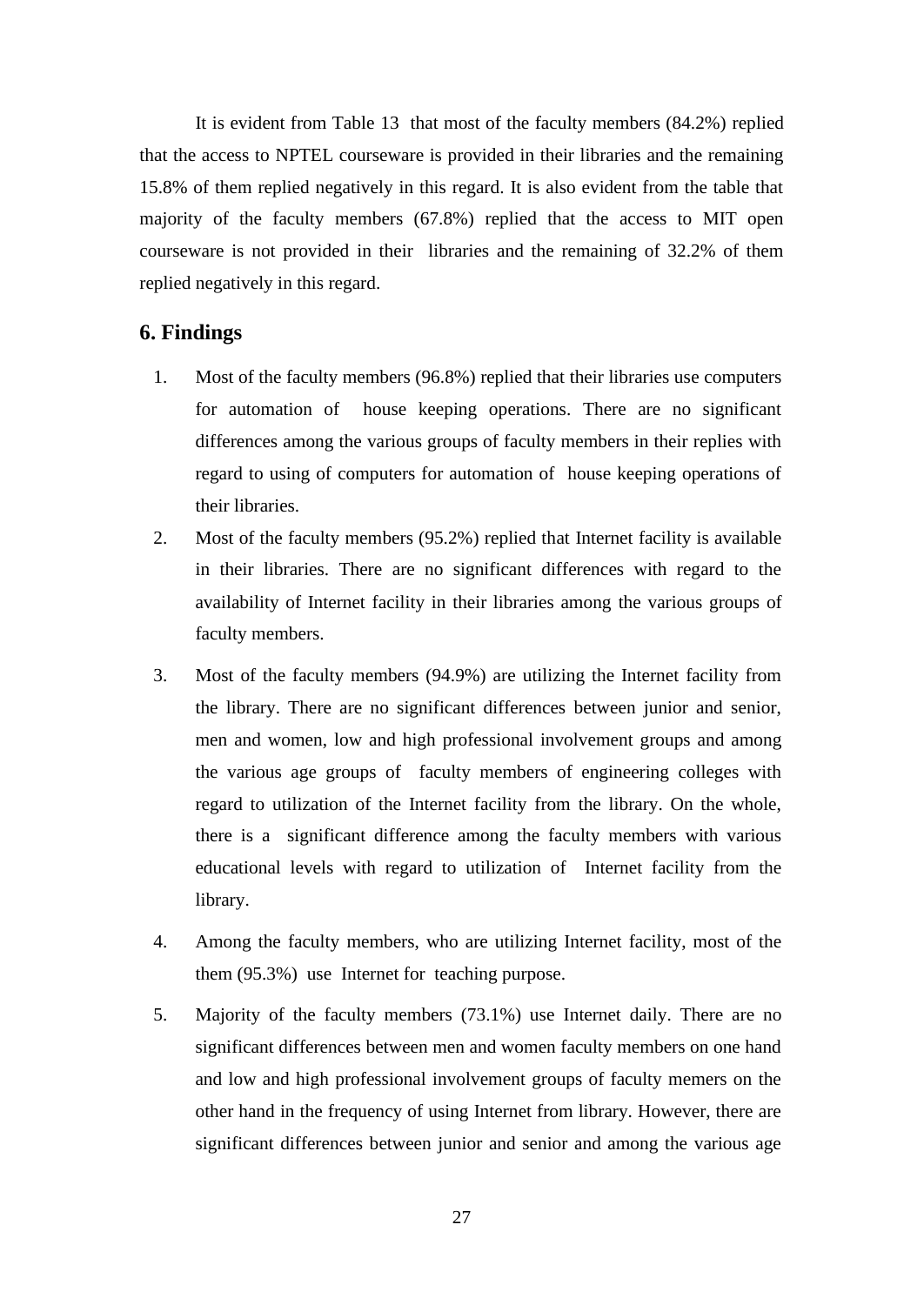and educational level groups of faculty members in the frequency of using Internet from the library.

- 6. Majority of the faculty members (69.6%) replied that the department is the most convenient place for Internet browsing.
- 7. Majority of the faculty members (69.2%) replied that their libraries are providing OPAC facility.
- 8. Most of the faculty members (78%) replied that the digital library is available in their libraries concerned. There are significant differences among the various groups of faculty members in their replies with regard to the availability of digital library in their libraries except between men and women faculty members.
- 9. Majority of the faculty members (56.2%) replied that printing facility is available in their digital library. There are no significant differences between men and women and also among the various age groups of faculty members in their replies with regard to the availability of printing facility in their digital libraries. There are significant differences between junior and senior faculty members, low and high professional involvement groups and among the various educational levels of faculty members in their replies with regard to the availability of printing facility.
- 10. Most of the faculty members (84.2%) replied that the access to NPTEL courseware is provided in their digital library.
- 11. Majority of them (67.8%) replied that the access to MIT open courseware is not provided in their digital library.

# **7. Recommendations**

- 1. A few percentage of faculty members (4.8%) replied that their libraries are not providing Internet facility. Hence, the authorities concerned should take necessary steps to introduce this facility in their libraries.
- 2. Over a fourth of faculty members (30.8%) replied that their libraries are not providing OPAC facility. Hence, the authorities of the college libraries should take necessary steps to provide OPAC facility.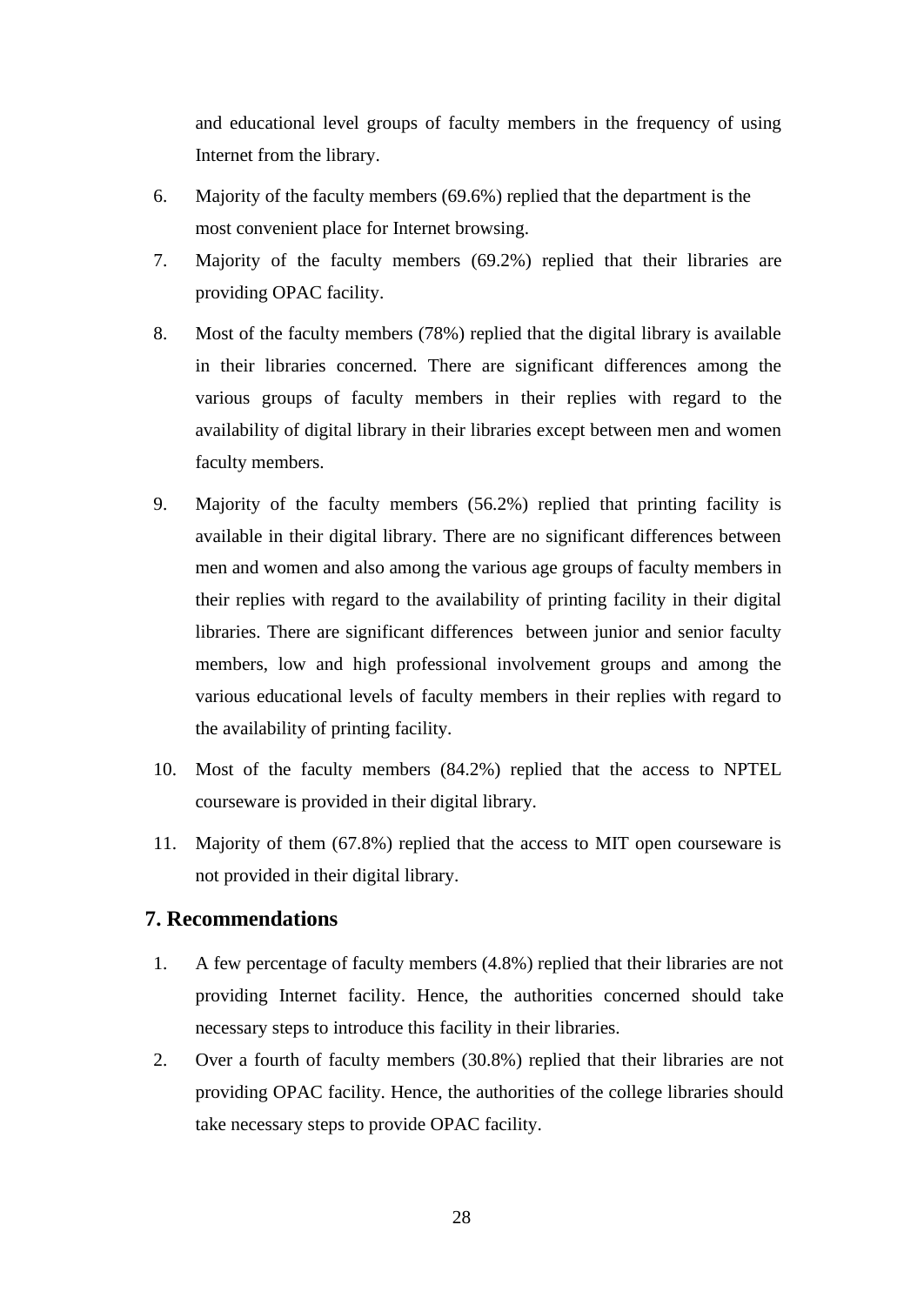- 3. According to AICTE norms, there shall be a digital library with multimedia facility in each engineering college library. Over a fifth of the faculty members (22%) replied that the digital library is not available in their libraries. Hence, the engineering college libraries which do not have digital libraries should establish these libraries for the benefit of their users and to fulfil the requirement of AICTE for accreditation of their colleges.
- 4. A high percentage of faculty members (43.8%) replied that their digital libraries do not have printing facility. Hence, the authorities of the college libraries should take necessary measures to provide printing facility.
- 5. NPTEL provides e-learning through online web and video courses in engineering, science and humanities stream. The mission of NPTEL is to enhance the quality of engineering education in the country by providing free online courseware. As per AICTE norms, every library shall have NPTEL courseware. The study also reveals that 15.8% of faculty members replied that access to NPTEL courseware is not provided in their libraries. Hence, the engineering college library authorities should take necessary steps to make provision for accessing NPTEL courseware by providing a link through their college website or library website.
- 6. Majority of the faculty members (67.8%) replied that access to MIT open courseware is not provided by their libraries. Hence, the authorities of college libraries should take necessary steps to provide access to MIT open courseware through their college websites.
- 7. INDEST (Indian National Digital Library in Engineering Sciences and Technology) consortium was set up in 2003 by the Ministry of Human Resources Development (MHRD), Government of India and later it has been merged into E-ShodhSindhu, which was set up by MHRD in 2015. E-ShodhSindhu is a merger of UGC-INFONET Digital Library Consortium, NLIST and INDEST-AICTE Consortium. At present the subscription of INDEST - AICTE is not compulsory as per AICTE norms. The subscription of e-journal packages by Engineering college libraries is essential as per AICTE norms. Hence, AICTE should conduct a feasibility study on making the subscription of INDEST – AICTE Consortium mandatory by Engineering college libraries instead of present subscription to e-journal packages. If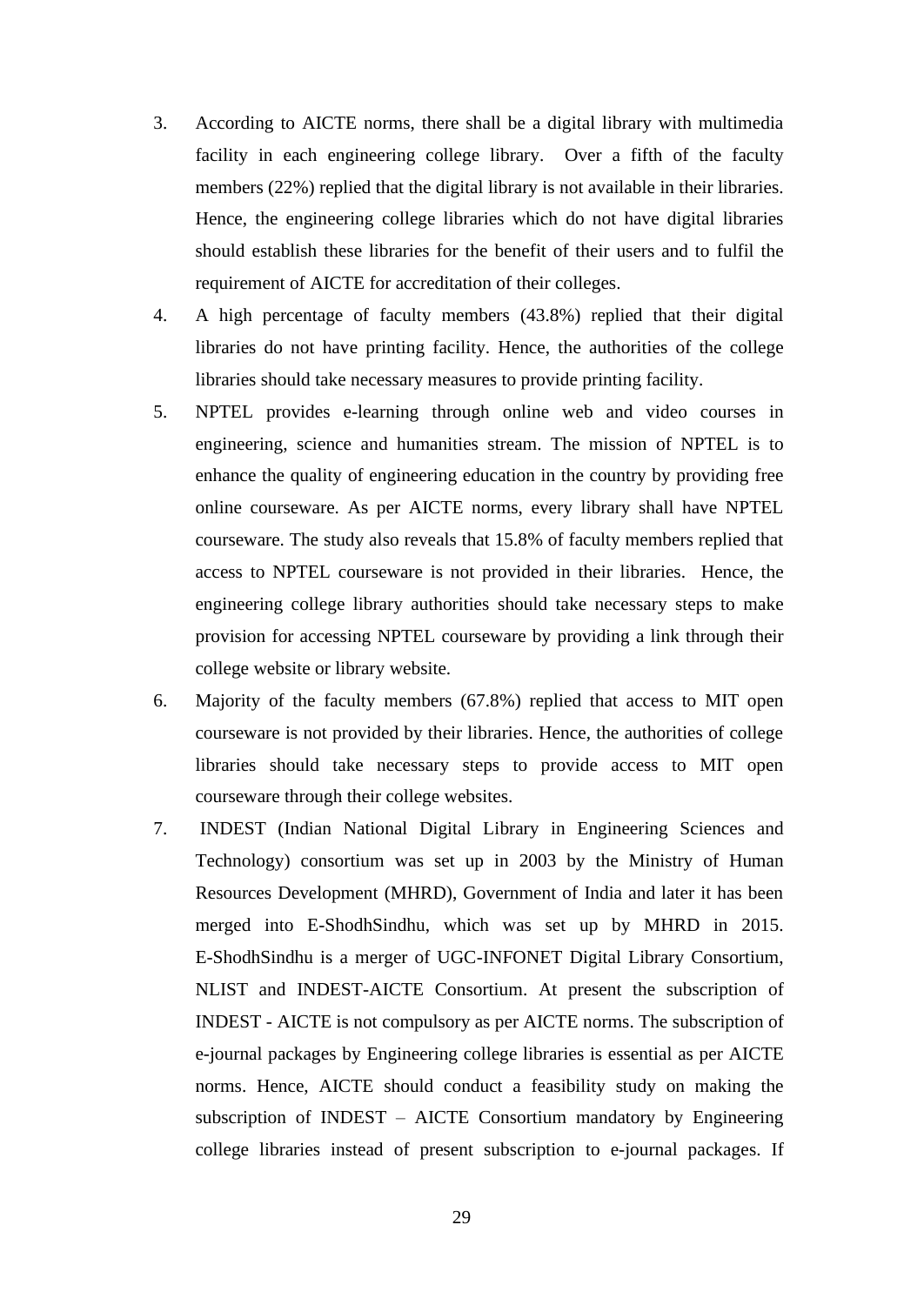feasible, the subscription to e-journals of INDEST-AICTE is to be made compulsory by all engineering college libraries in Andhra Pradesh by AICTE.

8. Today engineering college libraries are unable to satisfy all the information requirements of their users from their own collection. Library networking is meant for promoting and facilitating sharing of resources available within a group of libraries with the purpose of providing information services optimally to all the potential users and also to make use of national and international resources.

Network of engineering college libraries in Andhra Pradesh envisages a wider accessibility of its resources, facilities and services to students, faculty, practitioners and researchers spread all over the state of Andhra Pradesh. Government of Andhra Pradesh with the advice from AICTE should design and establish a network of Engineering college libraries in Andhra Pradesh, which may be called Andhra Pradesh Engineering College Libraries Network (APECLIBNET).

It should be a computer communication network of engineering college libraries to improve the capability of resource sharing and information access of academic community in Andhra Pradesh. It should be a co-operative network and should contribute to pooling, sharing and optimization of resources, facilities and services of engineering college libraries in the state. It should also aim to develop a programme towards the modernization of engineering college libraries.

### **9. Conclusion**

 As Engineering College libraries play a vital role in providing quality education to the students of Engineering colleges, their ICT facilities are to be improved to meet the information requirements of their users namely students, research scholars and faculty members by conducting user surveys at least once in a year and getting feedback from them.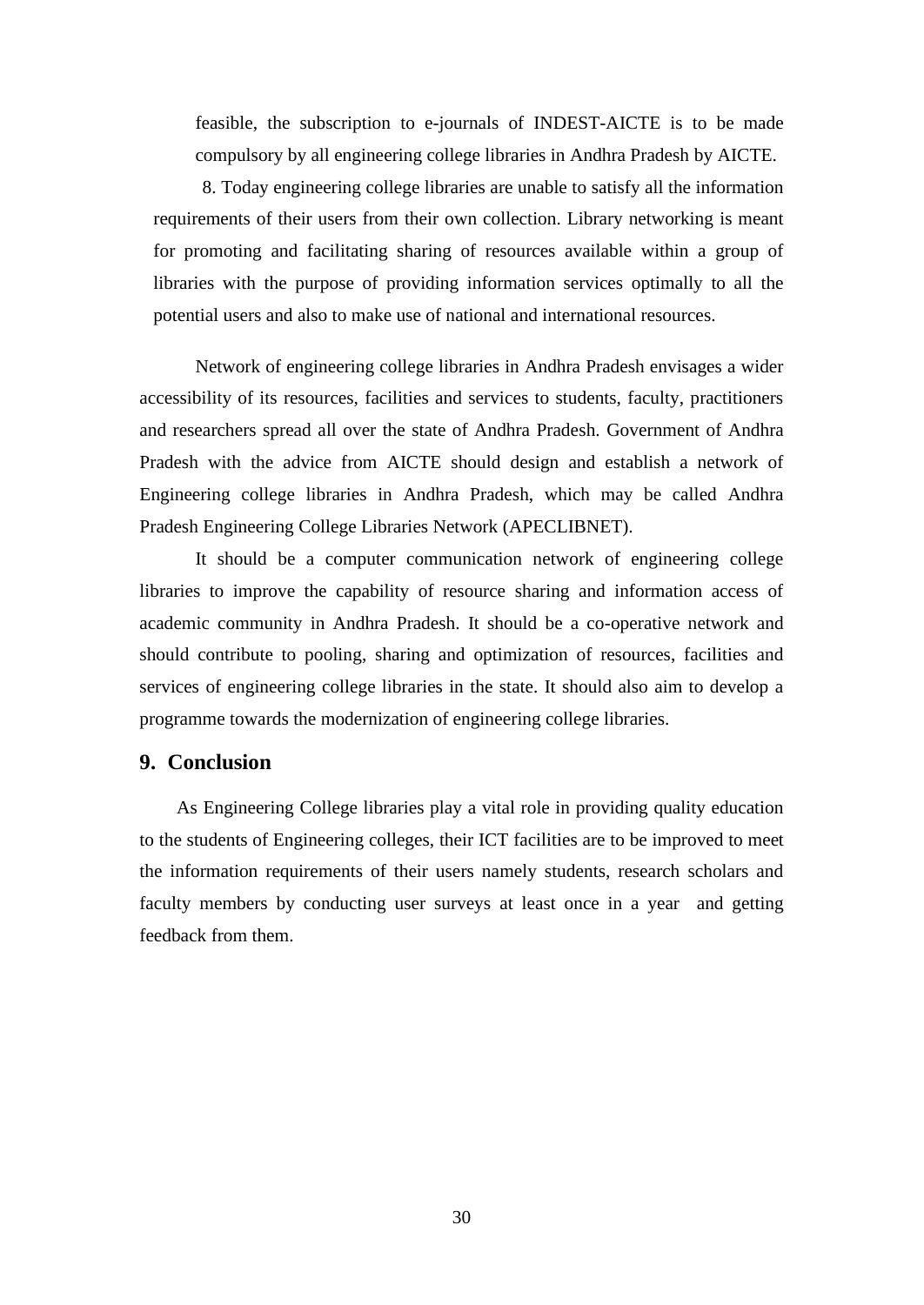#### **REFERENCES**

- 1. Arokyamary, R. Jerry & Ramasesh, C.P. (2014) *IT Infrastructure Facilities in Engineering College Libraries of Karnataka. Pearl: A Journal of Library and Information Science* 8.4 : 245-254. Print.
- 2. Arundathi, B.L. & Chandrasekhara, M. (2015) Information and Communication Technology (ICT) Literacy among Professional College Librarians in Southern Karnataka: A Study. *International Journal of Library and Information Studies* 5.4 : 112-124.
- 3. Das, Prangya (2012) Creating institutional repositories: An essential tool for engineering college libraries. *International Journal of Information Dissemination and Technology* 2. 3 : 182-185. Print.
- 4. Kattimani, S.F. & Ramesh Naick, R. (2013) Evaluation of librarianship and ICT skills of library and information professionals working in the engineering college libraries in Karnataka, India: a survey.. *Program: Electronic Library and Information Systems* 47.4 : 345-369.
- 5. Kumar, K. (2013) Attentiveness of librarian 2.0: A survey of engineering educational librarians in Andhra Pradesh. *International Journal of Academic Library and Information Science* 1.2 : 29–38. Print.
- 6. Lakshmipathi, L. and Ponnudorai, R. (2017) Use of ICT on Resources and Services by the Faculty Members of Sri Vidyanekethan Engineering College Chittoor District, Andhra Pradesh: A Study. *International Journal of Library and Information Studies* 7.2 : 125-131.
- 7. Mahendra, K. R. S. & Mahapatra, R.K. (2011) State of digital library initiatives in engineering and technology college libraries affiliated to BPUT, Orissa: An empirical approach. *VSRD Technical and Non-Technical Journal* 2.9 : 49-61. Print.
- 8. Mulla, K. R. & Chandrasekara, M. (2006) E-Resources and Services in Engineering College Libraries – A case Study. *Electronic Journal of Academic and Special Librarianship* 7.1 : 1-10. Print.
- 9. Prasanna Kurnar, B., Das, K.C. & Ramesh, D.B. (2011) Assessment of application of information and communication technology (ICT) and its problems in the private engineering and management colleges of Orissa. *Pearl: A Journal of Librnry and information Science* 5.1 : 1-13. Print.
- 10. Ravikuamr, N. & Mahesh, V.K.R. (2015) User experience of library services of an engineering college – A case study. *International Journal of Information Dissemination and Technology* 5.3 : 203-207. Print.